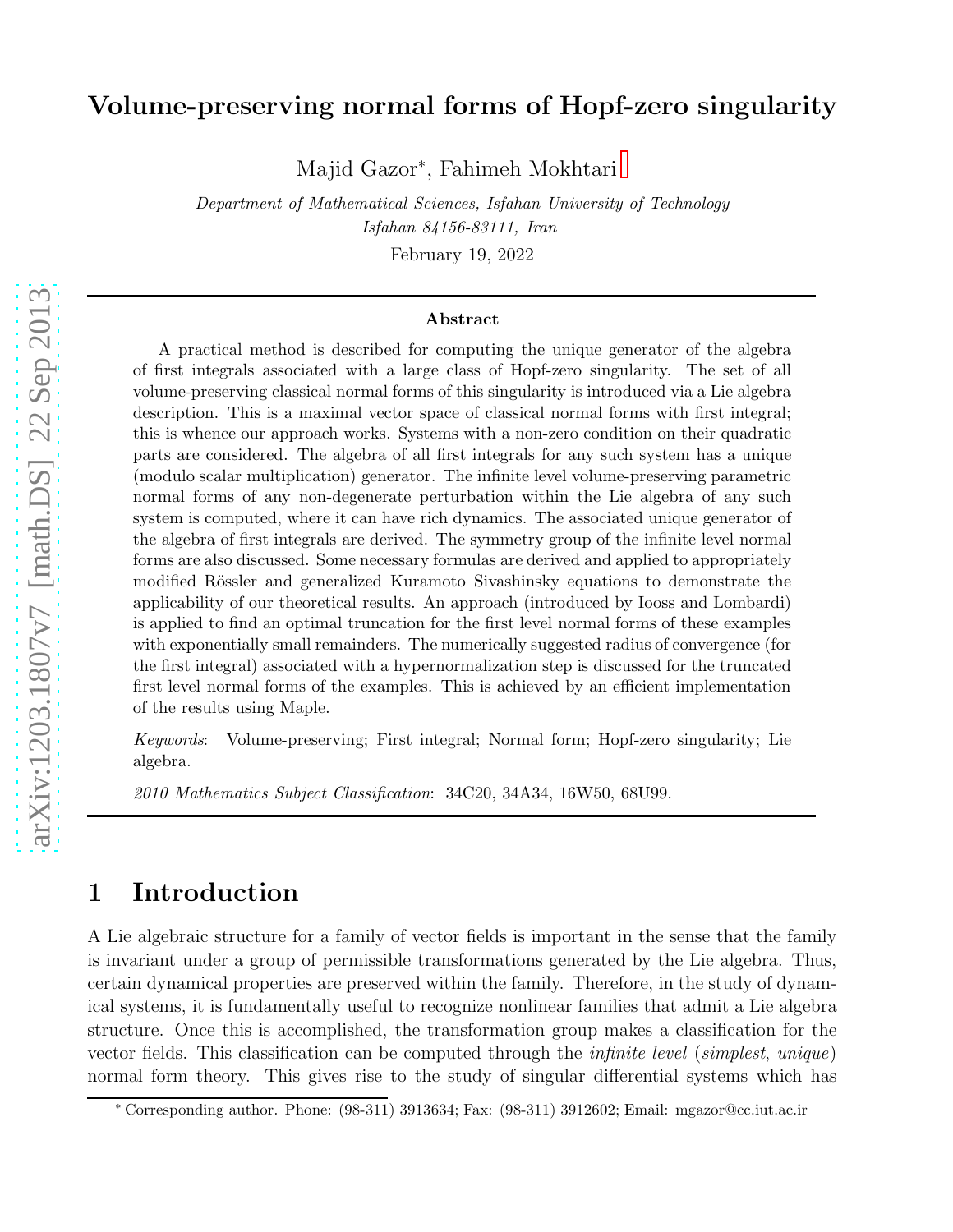significantly contributed to the bifurcation and stability analysis of many systems with complex dynamics. A good practical knowledge on the Lie algebraic structure of any singularity is necessary for an efficient infinite level normal form computation. There are many results on the simplest normal forms of planar singularities. However, there are considerably less research results on the simplest normal forms of the three-dimensional state space singularities, where the system is already on its center manifold; see  $[11, 12, 16, 46, 47]$  $[11, 12, 16, 46, 47]$  $[11, 12, 16, 46, 47]$  $[11, 12, 16, 46, 47]$  $[11, 12, 16, 46, 47]$ . The reason is that the Lie algebraic structure generated by three dimensional state space is more complicated than that of the planar state space. Findings on the Lie subalgebras of a singularity contribute to the understanding of the dynamical properties invariant under the transformation groups associated with the Lie subalgebras. We introduce a maximal Lie algebra of Hopf-zero normal forms with a first integral which are derived via a  $\mathfrak{sl}_2$ -representation in [\[19\]](#page-26-0). By further investigation, it turns out that this family is the set of all volume-preserving Hopf-zero normal forms.

A practical method for finding the generators of the algebra generated by first integrals of a given differential system is an indispensable subject. Our approach displays such a fruitful method that works well for a large class of Hopf-zero singular systems. The idea is to transform the system into the classical normal form and check if it is a volume-preserving normal form system. Then, our formulas derive the unique generator for the algebra of its first integrals. Therefore, this method is applicable for all Hopf-zero singular systems that their classical normal form is divergent free.

Our proposal for normalization of a Hopf-zero singularity is as follows. A vector field is first transformed into the classical normal form and then, we consider its conservative– nonconservative decomposition; see  $[4,5,40-42]$  $[4,5,40-42]$  $[4,5,40-42]$  $[4,5,40-42]$  for some relevant results. Based on this observation, an appropriate hypernormalization approach is applied. This paper deals with hypernormalization for the cases when the nonconservative part is zero. For the zero conservative part, the hypernormalization follows from the method introduced in [\[20\]](#page-26-1). Finally, for the cases of both nonzero conservative and nonconservative parts, the normal form computation in [\[19\]](#page-26-0) must be implemented. The hypernormalization steps associated with either of these are independent and Maple programs are developed for their implementations.

For preserving the divergent-free property of the normal form systems, the transformation group (or instead, transformation group generators) must be defined appropriately. The normal form study of three-dimensional volume-preserving vector fields have also been considered by Mezic and Wiggins  $[34]$ . Their results are consistent with our claims and this suggests that divergent free Hopf-zero singularity may appear in models of incompressible fluid flows; see Remark [2.4.](#page-6-0) For some relevant results associated with volume preserving maps see [\[6\]](#page-25-5). Here, we appreciate the editor-in-chief careful readying of our manuscript and fruitful comments. The present paper focuses on three-dimensional divergence-free vector fields. Such vector fields arise in incompressible hydrodynamics (Lagrangian motion of particles) and in studies of magnetic field lines in three dimensions; e.g., see [\[31,](#page-26-2)[34,](#page-27-4)[45\]](#page-27-5). Near stagnation points of a flow or magnetic nulls the vector field is degenerate and normal form theory provides valuable information about the behavior of the system.

In this paper we are concerned with computing the simplest normal form of the divergent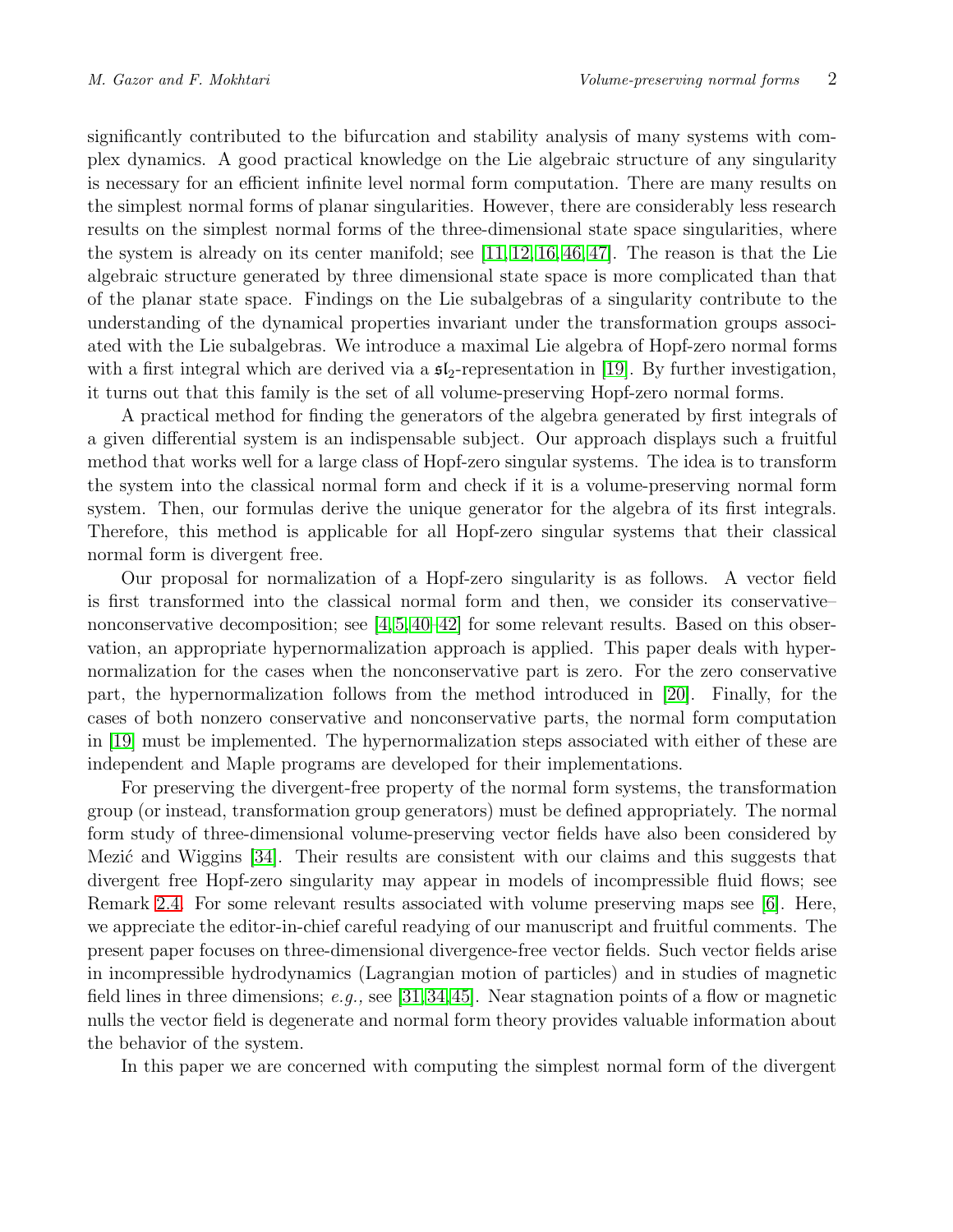free systems given by

<span id="page-2-0"></span>
$$
\begin{cases}\n\dot{x} = \sum (k - l + 1) a_k^l x^{l+1} (y^2 + z^2)^{k-l}, \\
\dot{y} = -\sum \frac{(l+1)}{2} a_k^l x^l y (y^2 + z^2)^{k-l} + \sum b_n^m x^m z (y^2 + z^2)^{n-m}, \\
\dot{z} = -\sum \frac{(l+1)}{2} a_k^l x^l z (y^2 + z^2)^{k-l} - \sum b_n^m x^m y (y^2 + z^2)^{n-m},\n\end{cases}
$$
\n(1.1)

where

$$
-1 \le l \le k, 0 \le k, \quad 0 \le m \le n, \quad (x, y, z) \in \mathbb{R}^3, \quad a_k^l, b_n^m \in \mathbb{R}, \quad a_0^{-1} \neq 0, a_0^0 = 0,
$$

and  $b_0^0 = 1$ . This system is the classical normal form of a large class of Hopf-zero singularity systems with a first integral. For instance Guckenheimer and Holmes [\[24,](#page-26-3) Equations 7.4.5 for  $a := 1$  studied a generic example from this family. The formal function

<span id="page-2-1"></span>
$$
f(x, y, z) := \sum a_k^l x^{l+1} (y^2 + z^2)^{k-l+1} \qquad \text{(where } -1 \le l \le k \text{ and } l+k \ge 1) \tag{1.2}
$$

is a first integral for the system [\(1.1\)](#page-2-0). The idea is to analyze the dynamics from the infinite level normal form and its first integral rather than working with the more complicated system  $(1.1)$  and first integral  $(1.2)$ .

The rest of this paper is organized as follows. Section [2](#page-3-0) discusses the notations and algebraic structures associated with the volume-preserving classical Hopf-zero normal form with a first integral. We obtain the infinite level volume-preserving normal forms and associated first integrals in Section [3.](#page-6-1) Furthermore, a new technique is demonstrated in which it enables one to change certain coefficients into non-algebraic numbers in order to facilitate elimination of certain terms. Then after some normal form computation, one changes them back into the desired numbers; see Remark [3.2.](#page-7-0) In Section [4,](#page-10-0) under some technical conditions, we prove that there exist invertible transformations sending any non-degenerate perturbation of the system [\(1.1\)](#page-2-0) into a truncated infinite level parametric normal form (in cylindrical coordinates)

<span id="page-2-2"></span>
$$
\begin{cases}\n\dot{x} = \rho^2 \pm x^{p+1} + \sum_{i=1}^r x^{n_i+1} \mu_i + \sum_{k=p+1}^N \alpha_k x^{k+1}, \\
\dot{\rho} = \mp \frac{(p+1)}{2} x^p \rho - \sum_{i=1}^r \frac{n_i+1}{2} x^{n_i} \rho \mu_i - \rho \sum_{k=p+1}^N \frac{(k+1)\alpha_k}{2} x^k, \\
\dot{\theta} = 1 + \sum_{i=r+1}^{r+s} x^{m_i} \mu_i + \sum_{l=q}^N \beta_l x^l,\n\end{cases} (1.3)
$$

for some

 $r, s, p, q \geq 1, N - 1 \geq n_i \geq -1$ , and  $N - 1 \geq m_i \geq 1$ ;

see Equations [\(4.5\)](#page-12-0) and [\(4.6\)](#page-12-1). Here,  $\alpha_k = 0$  for  $k \equiv p - 1 \mod 2(p + 1)$ , while

$$
\beta_l = 0 \text{ for } l \equiv -1 \mod 2(p+1) \text{ and for } l \equiv p+q \mod 2(p+1).
$$

Furthermore, the function

$$
f(x,\rho) = \rho^2 \left( \frac{1}{2}\rho^2 \pm x^{p+1} + \sum_{i=1}^r x^{n_i+1} \mu_i + \sum_{k=p}^N \alpha_k x^{k+1} \right)
$$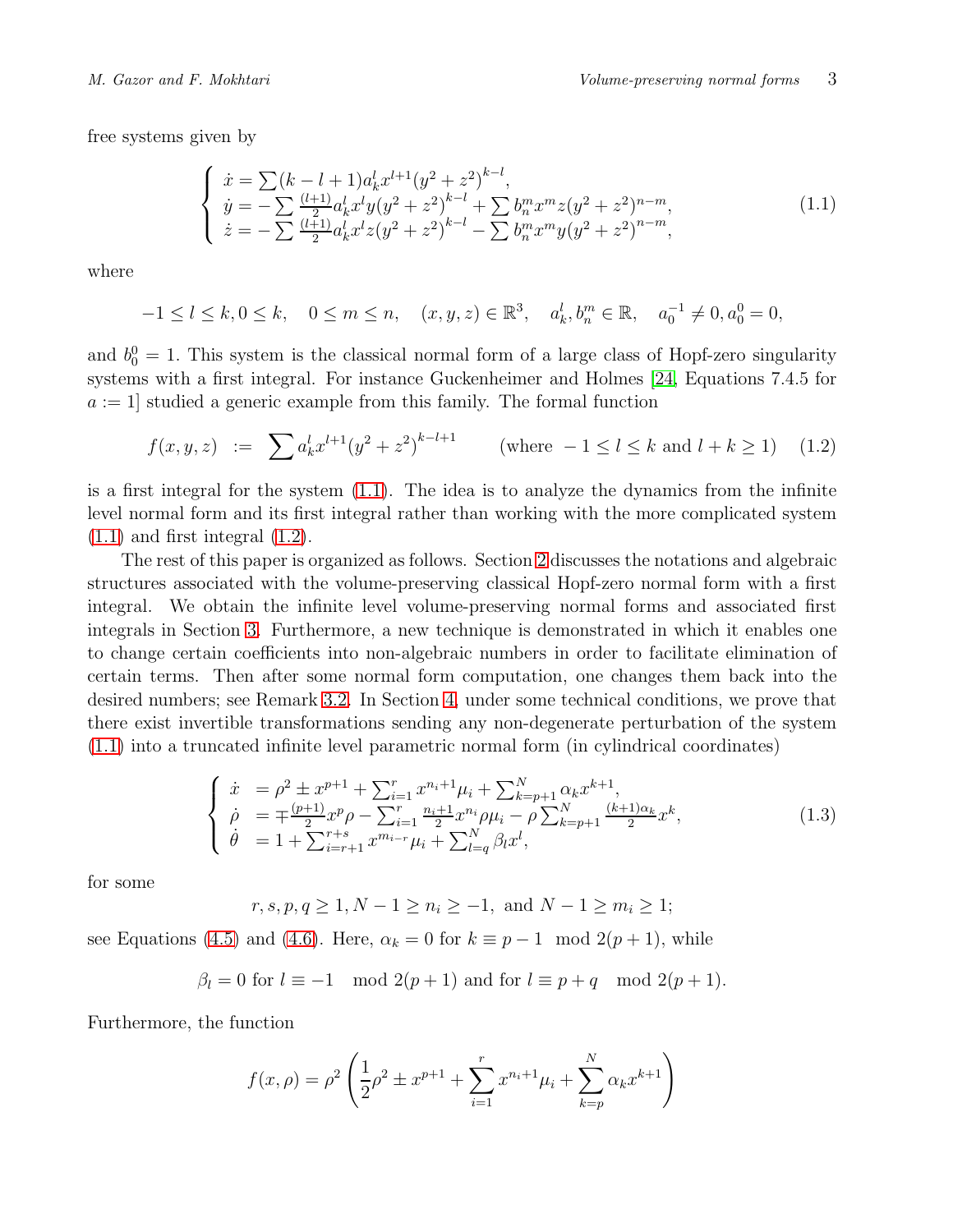is the unique generator (modulo scalar multiplication) for the algebra of first integrals for system [\(1.3\)](#page-2-2); see Theorem [4.3.](#page-13-0) In Section [5](#page-14-0) we provide the necessary formulas for a Hopf-zero singular system whose cubic-truncated first level normal form is governed by Equation [\(1.1\)](#page-2-0). Using these formulas, we first apply our approach to a modified Rössler equation in Example [5.2](#page-15-0) and then to a symmetric system chosen from a commonly used generalized Kuramoto–Sivashinsky equation in Example [5.3.](#page-16-0) Section [6](#page-18-0) is devoted to find an optimal truncation for the first level normal forms. We restate some results from Iooss and Lombardi [\[26\]](#page-26-4) in an specific form we need. We apply them to the examples of Section [5](#page-14-0) which are presented in Examples [6.2](#page-20-0) and [6.3.](#page-21-0) All formulas are implemented using Maple. Finally, the paper is concluded in Section [7](#page-23-0) with a convergence analysis based on numerically computed first integrals for normal forms associated with Examples [5.2](#page-15-0) and [5.3.](#page-16-0) These are respectively presented in Examples [7.2](#page-24-0) and [7.3.](#page-24-1)

#### <span id="page-3-0"></span>2 Volume-preserving conservative vector fields

An original motivation was to consider normal forms of conservative Hopf-zero singularity systems. Conservative systems have many applications in real life problems and Hamiltonian systems are among the most prominent examples. There are substantial contributions on Hamiltonian systems in the literature. However, the Hamiltonian structure requires an even dimensionality of the state space. Thus, an eminent alternative for conservative Hopf-zero singular systems on center manifold, i.e., a three dimensional state space, is to consider vector fields with a first integral; see [\[32\]](#page-26-5) for some relevant results. A normal form computation may not destroy certain symmetric structures (e.g., volume-preserving, Hamiltonian, etc.) when the transformation group is generated by an appropriate Lie algebra that preserve symmetric (volume-preserving, Hamiltonian) vector fields. However, the set of all classical normal Hopfzero singularities with a first integral neither is closed under the Lie bracket nor is a vector space. Therefore, we do not consider the set of all vector fields with a first integral. Instead, we introduce a maximal vector space (that is also a maximal Lie algebra) of such vector fields. The systems introduced in this paper are derived from a  $5\ell_2$ -representation for the classical normal forms of Hopf-zero singularity; see [\[19\]](#page-26-0). Here, the basic ideas stem from the lessons that the first author learned from Professor Jan A. Sanders in his 2010 summer visit of Vrije university. Here, we discuss the algebraic structures and dynamics properties in details. The presented algebraic structures are necessary for the normal form computation in the following sections. For terminologies and background used in this paper see [\[21,](#page-26-6) [35–](#page-27-6)[37\]](#page-27-7).

We denote

$$
F_k^l := x^l (y^2 + z^2)^{k-l} \Big( (k-l+1)x \frac{\partial}{\partial x} - \frac{(l+1)}{2} y \frac{\partial}{\partial y} - \frac{(l+1)}{2} z \frac{\partial}{\partial z} \Big), \quad (-1 \le l \le k) \quad (2.1)
$$
  
\n
$$
\Theta_k^l := x^l (y^2 + z^2)^{k-l} z \frac{\partial}{\partial y} - x^l (y^2 + z^2)^{k-l} y \frac{\partial}{\partial z}, \qquad (0 \le l \le k).
$$

The vector fields  $F_k^l$  and  $\Theta_k^l$  can also be represented in cylindrical coordinates, but many first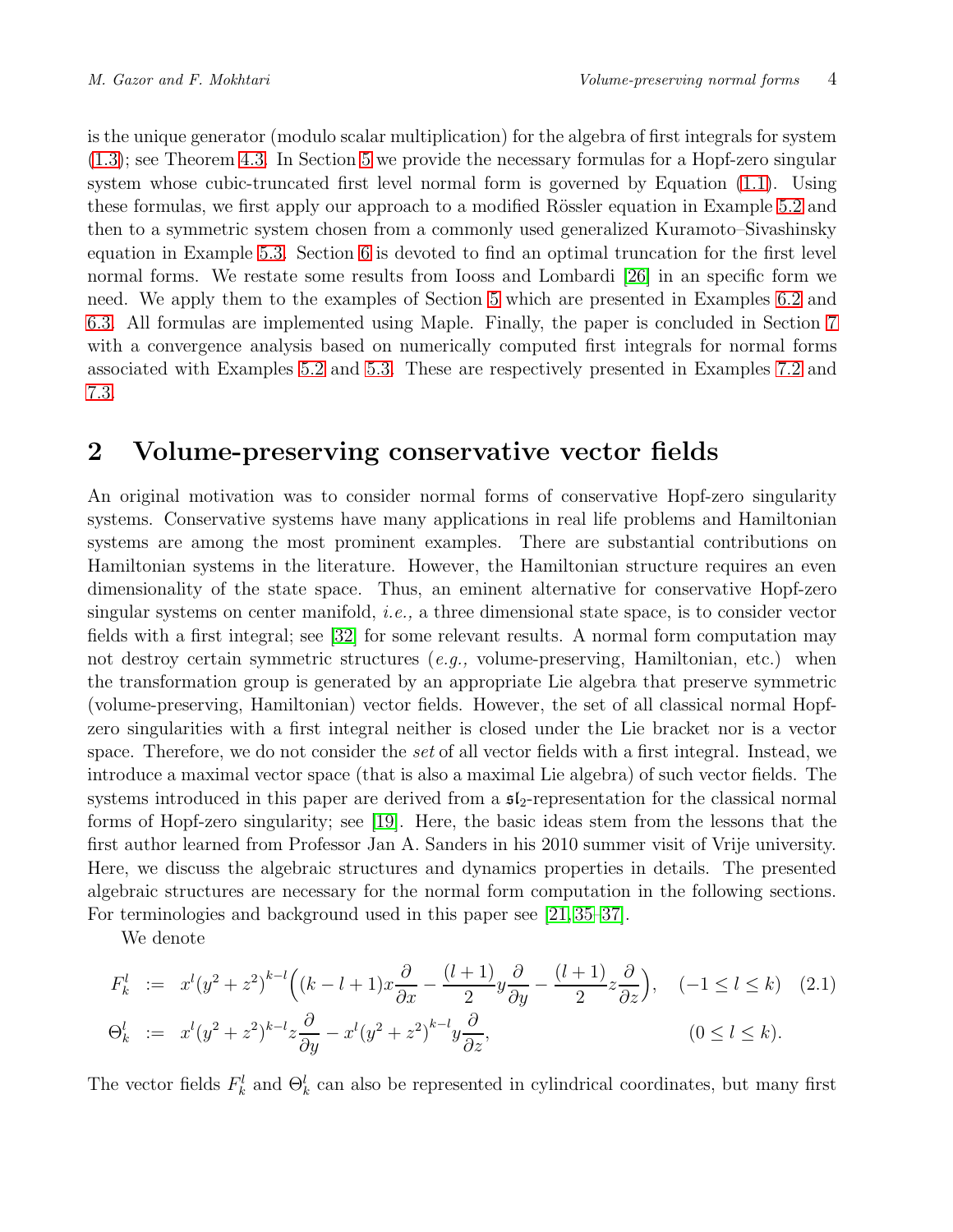integrals for  $F_k^l$  only appear in terms of  $x, y, z$ ; see Lemma [2.1.](#page-4-0) For a  $0 \neq a_0^{-1} \in \mathbb{R}$ , let

$$
\mathcal{L} := \text{span}\left\{\Theta_0^0 + a_0^{-1}F_0^{-1} + \sum a_k^l F_k^l + \sum b_n^m \Theta_n^m \, | \, k, n \ge 1, a_k^l, b_n^m \in \mathbb{R} \right\},\tag{2.2}
$$

where  $-1 \leq l \leq k$  and  $0 \leq m \leq n$ . These notations provide a tool to use a similar approach to the method developed by Baider and Sanders [\[4,](#page-25-3)[5\]](#page-25-4); see also [\[18\]](#page-26-7). The space  $\mathscr L$  is a Lie algebra by the Lie bracket  $[v, w] = vw - wv$  for any  $v, w \in \mathscr{L}$ . Let

$$
\mathfrak{T} := \text{span}\left\{\Theta_0^0 + \sum b_k^l \Theta_k^l \mid 0 \leq l \leq k, 1 \leq k, b_k^l \in \mathbb{R}\right\}.
$$

This is equivalent to the space of phase components in cylindrical coordinates. The set of all formal first integrals for  $v \in \mathscr{L}$  is a subalgebra of formal power series in terms of  $x, y, z$ . Since the formal power series is a Noetherian ring, it is finitely generated. We denote by  $\langle p_1, p_2, \ldots, p_k \rangle$  the algebra generated by  $p_1, p_2, \ldots, p_k \in \mathbb{R}[[x, y, z]]$ , unless otherwise is stated.

<span id="page-4-0"></span>**Lemma 2.1.** For any l and k, let  $\mathscr{F}_k^l$  be the algebra of formal first integrals for  $F_k^l$ . Then we have:

• The algebra of first integrals for any  $0 \neq v \in \mathfrak{T}$  is

$$
\left\langle x,y^2+z^2\right\rangle.
$$

• The algebra  $\mathscr{F}^l_k$  is generated by monomials that their x-degree is  $(l + 1)$  and their  $(y, z)$ degree is  $2(k-l+1)$ , i.e.,

$$
\mathscr{F}_{k}^{l} = \left\langle x^{l+1} y^{2i} z^{2(k-l+1)-2i} \, \right| \, i = 0, 1, \ldots, k-l+1 \right\rangle.
$$

• For any  $0 \neq a \in \mathbb{R}$ ,

$$
\left\langle x^{l+1}(y^2+z^2)^{k-l+1}\right\rangle
$$

is the algebra of first integrals for  $\Theta_0^0 + aF_k^l$ .

*Proof.* Let g be a formal first integral for  $\Theta_n^m$ . Then,  $z \frac{\partial}{\partial y} g - y \frac{\partial}{\partial z} g = 0$  and

$$
g = g(x, y^2 + z^2) \in \langle x, y^2 + z^2 \rangle.
$$

The second part is a straightforward computation. Since every formal first integral for  $\Theta_0^0 + aF_k^l$ must be a first integral for  $\Theta_0^0$  (*e.g.*, see [\[32,](#page-26-5) Proposition 3]), any first integral for  $\Theta_0^0 + aF_k^l$ belongs to  $\langle x, y^2 + z^2 \rangle \cap \mathcal{F}_k^l$ . This completes the proof. □

The above lemma suggests the following proposition.

**Proposition 2.2.** Let  $v = \Theta_0^0 + a_0^{-1} F_0^{-1} + \sum a_k^l F_k^l + \sum b_k^l \Theta_k^l \in \mathcal{L}$ , where  $a_0^{-1} \neq 0$ . Then, there exists a unique formal first integral f (modulo scalar multiplications) such that the algebra of first integrals for v is  $\langle f \rangle$ .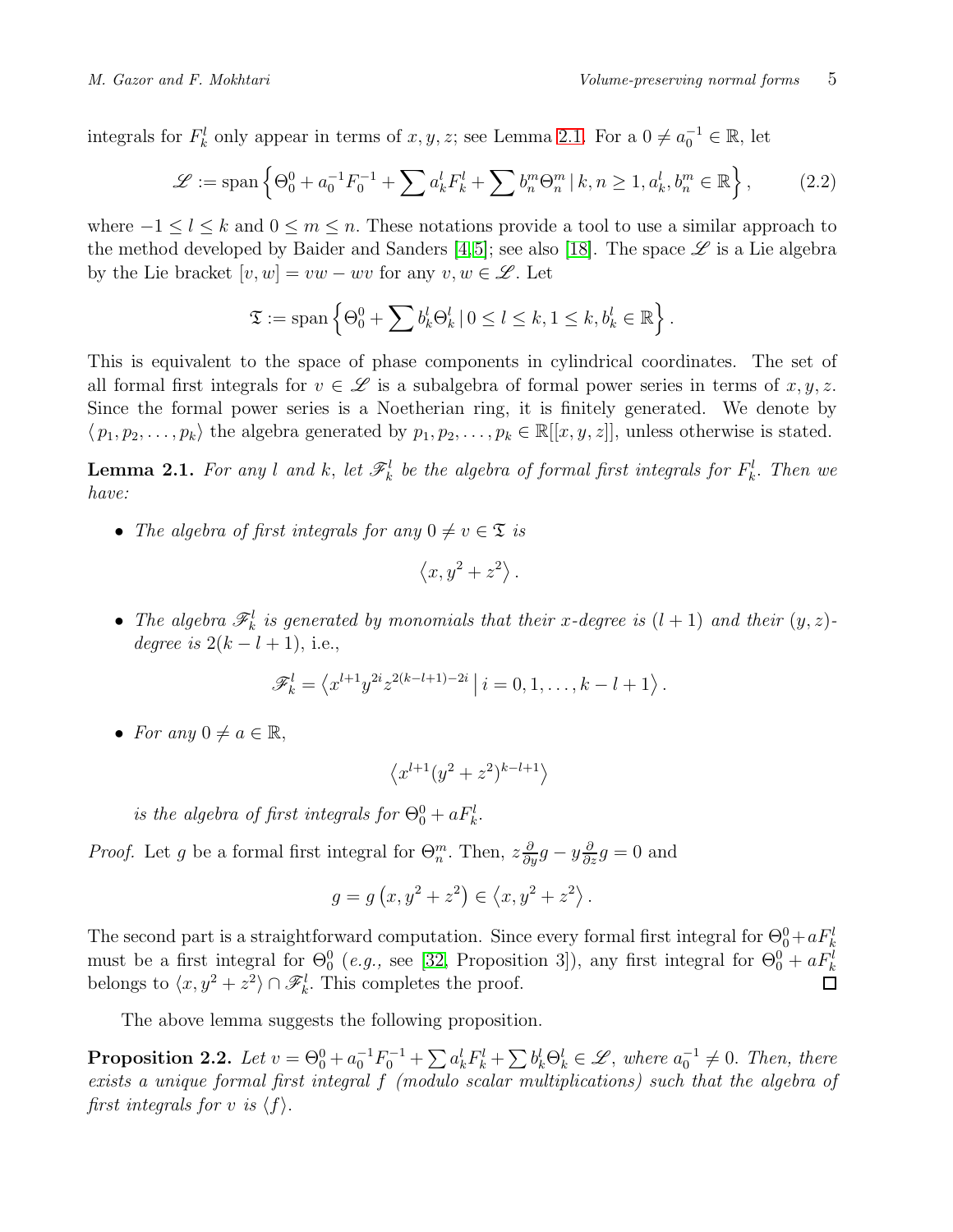Proof. Define

$$
f := \int_0^1 \left\langle v \left( tx, t^{\frac{1}{2}} y, t^{\frac{1}{2}} z \right), \left( y^2 + z^2, -2xy, -2xz \right) \right\rangle dt,
$$

where  $\langle \cdot, \cdot \rangle$  denotes the usual inner product on  $\mathbb{R}^3$ . Then,

$$
f = a_0^{-1}(y^2 + z^2)^2 + \sum a_k^l x^{l+1}(y^2 + z^2)^{k-l+1}.
$$
 (2.3)

The formal function f is a formal first integral for v because  $v(f) = 0$ . By [\[32,](#page-26-5) Proposition 3] any first integral for v lies in  $\langle x, y^2 + z^2 \rangle$  and is also a first integral for  $w := a_0^{-1} F_0^{-1} + \sum a_k^l F_k^l$ . Let  $g(x, y^2 + z^2)$  be such that

$$
w(g) = 0 \text{ and } g = g_N + \cdots,
$$

where  $g_N$  denotes the nonzero homogenous polynomial component of g with the least degree. Since  $w(g) = 0$ , the least degree of the expansion for  $w(g)$  must be zero, *i.e.*,  $F_0^{-1}(g_N) = 0$ . By Lemma [2.1,](#page-4-0)  $g_N \in \langle (y^2 + z^2)^2 \rangle$  and there exist a natural number k and a real number  $a_1 \in \mathbb{R}$ such that

$$
N = 4k_1
$$
 and  $g_N = a_1 (y^2 + z^2)^{2k_1}$ .

Now let  $\tilde{g}_1 := g - f^{k_1}$ . Then,  $\tilde{g}_1$  is also a first integral for w whose nonzero homogenous polynomials (monomials) in its power series expansion have degrees strictly greater than N. An induction argument proves that there exist real numbers  $a_i \in \mathbb{R}$  and natural numbers  $k_i$ (for  $i = 2, 3, \ldots$ ) such that

$$
\tilde{g}_i := g - \sum_{j=1}^{i-1} a_j f^{k_j}.
$$

The proof is complete since  $\tilde{g}_i$  is convergent to zero with respect to the filtration topology.

**Remark 2.3.** Any  $v \in \mathcal{L}$  has a first integral and is volume-preserving, *i.e.*, div(v) = 0. However,  $\mathscr L$  is not the set of all vector fields with first integral. Indeed, any function of the form  $g(y^2 + z^2)$  is a first integral for

$$
w_l := F_l^l + \frac{(l+1)}{2}x^l\left(2x\frac{\partial}{\partial x} + y\frac{\partial}{\partial y} + z\frac{\partial}{\partial z}\right) = (l+2)x^{l+1}\frac{\partial}{\partial x},
$$

for any  $l \in \mathbb{N}$ . However, the vector fields  $w_l - F_l^l$  and

$$
[w_5, F_3^2] = -21x^7(y^2 + z^2)\left(2x\frac{\partial}{\partial x} + y\frac{\partial}{\partial y} + z\frac{\partial}{\partial z}\right)
$$

do not have any first integral and are not volume-preserving; see [\[20,](#page-26-1) Theorem 2.3]. This implies that the set of all vector fields with a first integral is not closed under the Lie bracket and it is not a vector space. Indeed, any classical normal form with Hopf-zero singularity is uniquely decomposed into a divergent free vector field (with a first integral) from  $\mathscr L$  and a vector field with non-zero divergent (without any first integral); see [\[19\]](#page-26-0). This implies that  $\mathscr L$  is the set of all volume-preserving Hopf-zero classical normal forms.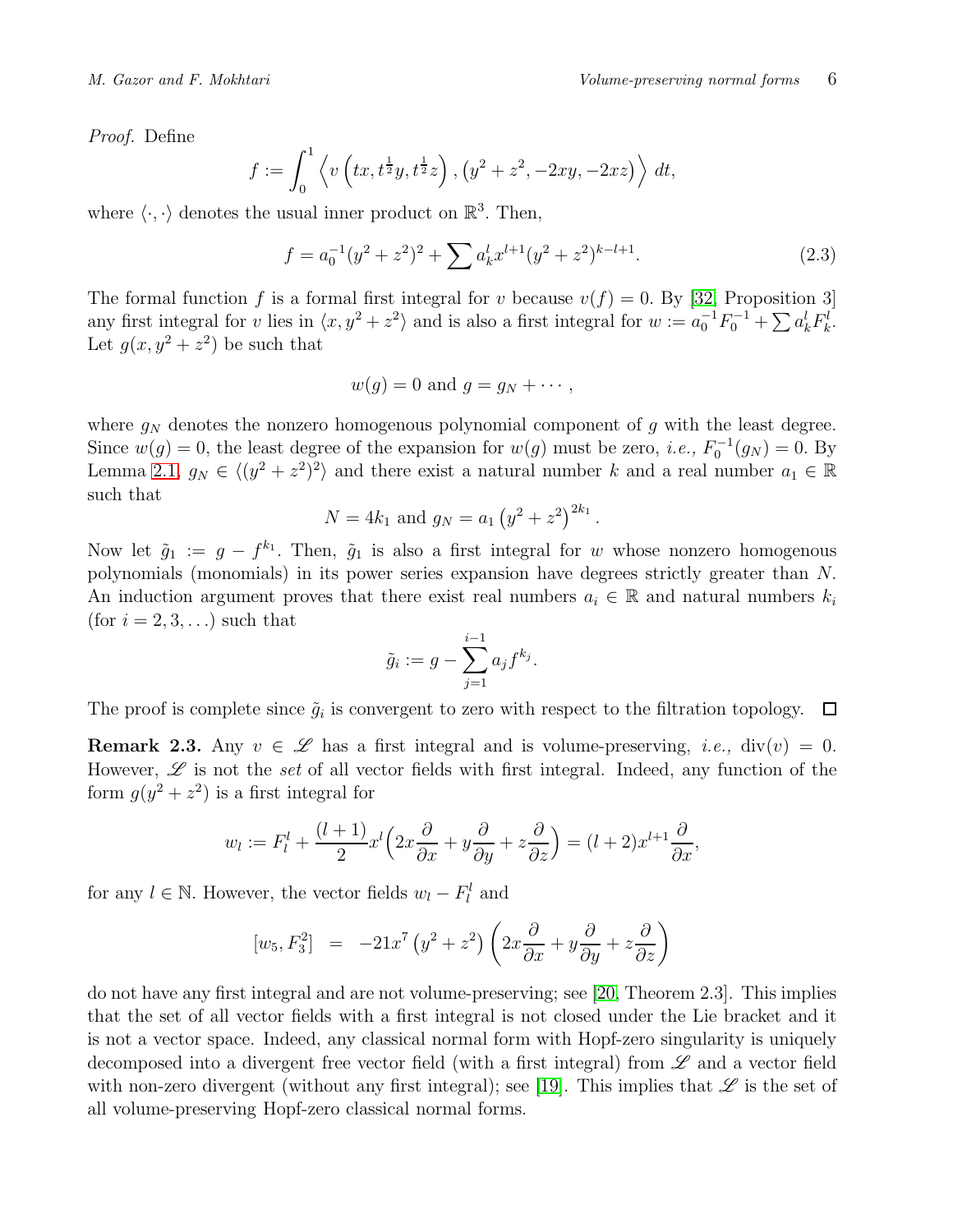<span id="page-6-0"></span>**Remark 2.4.** Mezic and Wiggins [\[34\]](#page-27-4) considered a class of three-dimensional systems associ-ated with incompressible (volume-preserving) fluid flows. They considered such vector fields when they admit a one-parameter spatial volume-preserving symmetry group. They proved that there exists a local change of variables such that it sends the system into an analytic normal form. The significance of their normal form is that the evolution of two variables is governed by a one-degree of freedom Hamiltonian system; while the evolution of the third variable depends only on the first two variables. When the original system is autonomous, the threedimensional normal form system has a first integral; see [\[34,](#page-27-4) Theorem 2.1] and [\[39,](#page-27-8) Theorem 2.66]. Our normal forms are consistent with their results. Notice that the system [\(1.1\)](#page-2-0) admits a one-parameter spatial volume-preserving symmetry group whose infinitesimal generator is given by  $z\frac{\partial}{\partial y} - y\frac{\partial}{\partial z}$ . Here both the divergent free property and the rotational (a one-parameter) symmetry group are discovered after the first level normal forms are computed. However, the considered family in [\[34\]](#page-27-4) already must have these symmetries in order to be transformed into normal forms. This suggests that analytic systems governed by Equation [\(1.1\)](#page-2-0) may be derived from practical models in incompressible fluids.

The following lemma portrays the structure constants involved in this paper.

Lemma 2.5. The following equations hold true.

$$
\begin{array}{rcl}\n[F_k^l, F_n^m] & = & \left( (m+1)(k+2) - (l+1)(n+2) \right) F_{k+n}^{l+m}, \quad \text{for} \quad -1 \le l \le k, -1 \le m \le n, \\
[F_k^l, \Theta_n^m] & = & \left( m(k+2) - n(l+1) \right) \Theta_{k+n}^{l+m}, \quad \text{for} \quad -1 \le l \le k, 0 \le m \le n, \\
[\Theta_k^l, \Theta_n^m] & = & 0, \quad \text{for} \quad 0 \le l \le k, 0 \le m \le n.\n\end{array}
$$

The space  $\mathfrak T$  is a nontrivial Lie ideal (and a trivial Lie subalgebra) for  $\mathscr L$ . The above lemma implies that the quotient Lie algebra  $\mathscr{L}/\mathfrak{T}$  is Lie-isomorphic to a proper Lie subalgebra of a one-degree of freedom Hamiltonian vector fields; see [\[4,](#page-25-3) Theorem 3.7] and [\[19,](#page-26-0) Theorems 2.5 and 2.7] for more detailed discussions.

Notation 2.6. Throughout this paper, we use Pochhammer k-symbol notation, that is,

$$
(a)_b^k := a(a+b)(a+2b)\dots(a+(k-1)b),
$$

<span id="page-6-1"></span>for any natural number  $k$  and real number  $b$ .

#### 3 The infinite level normal forms

In this section, we obtain the simplest normal form of Hopf-zero systems given by Equation [\(1.1\)](#page-2-0). Let  $v = \sum_{k=0}^{\infty} v_k$  be a Lie-graded expansion of  $v \in \mathscr{L}$ . Define  $d^{k,1} : \mathscr{L}_k \to \mathscr{L}_k$  by  $d^{k,1}(Y_k) = [Y_k, v_0]$  and then inductively define the maps  $d^{k,n} : \mathscr{L}_k \times \text{ker } d^{k,n-1} \to \mathscr{L}_k$  by

$$
d^{k,n}(Y_k, Y_{k-1}, \dots, Y_{k-n+1}) := \sum_{i=0}^{n-1} [Y_{k-i}, v_i], \quad \text{for any } k \ge n.
$$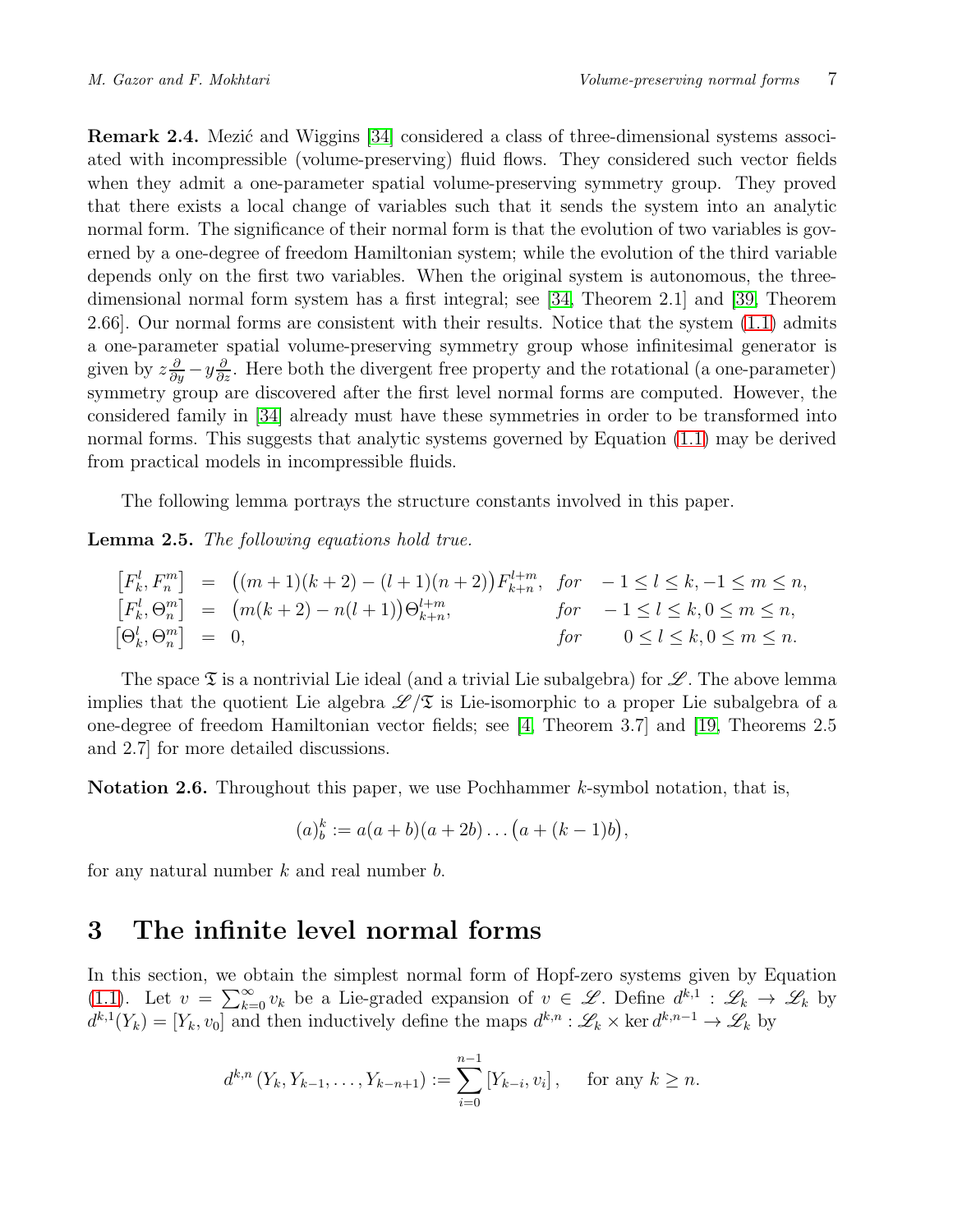For  $k < n$ , define  $d^{k,n} := d^{n,n}$ . A normal form style is a rule on how to choose a unique complement space  $\mathcal{C}^{k,n}$  so that  $\text{Im } d^{k,n} \oplus \mathcal{C}^{k,n} = \mathscr{L}_k$ . Then, for a given vector field v, a graded Lie algebra structure and a normal form style, there exists a formal invertible transformation that transforms v into its n-th (infinite or simplest) level normal form w where  $w = \sum_{k=0}^{\infty} w_k$ and  $w_k \in \mathcal{C}^{k,n}$   $(w_k \in \mathcal{C}^{k,k})$  for all k; see [\[3,](#page-25-6) [21\]](#page-26-6) for details.

In the literature  $\mathfrak{sl}_2$ -style normal form has been applied only as a *first level style* (see [\[36](#page-27-9)[–38\]](#page-27-10) for more details on *normal form styles*), while we use it as a *second level style* in the following lemma. In other words, the  $\mathfrak{sl}_2$ -representation is here applied to the first level normal forms (of Hopf-zero singularity) and then,  $\mathfrak{sl}_2$ -style is applied to the second level normal form computation. Derivation of this family through  $\mathfrak{sl}_2$ -representation is beyond the scope of this paper and is presented in details in a separate paper; see [\[19\]](#page-26-0) and also [\[13,](#page-25-7) [14\]](#page-25-8). We also would like to acknowledge Professor James Murdock's generous help, discussions, and remarks through the first author in his 2011 summer visit and numerous email communications. The following lemma represents the second level normal form of volume-preserving vector fields of Hopf-zero singularity, where a  $\mathfrak{sl}_2$ -style normal form is applied.

<span id="page-7-1"></span>**Lemma 3.1.** There exists an invertible transformation transforming  $v^{(1)}$  into its second level normal form

$$
v^{(2)} = \Theta_0^0 + \alpha_0 F_0^{-1} + \sum_{k=1}^{\infty} \alpha_k^{(2)} F_k^k + \sum_{k=1}^{\infty} \beta_k^{(2)} \Theta_k^k,
$$
\n(3.1)

where  $\alpha_0 = a_0^{-1}$ .

*Proof.* Define a grading function by  $\delta(F_k^l) := \delta(\Theta_k^l) := k$ . Then, the result is deduced from  $[F_0^{-1}, F_k^l] = 2(l+1)F_k^{l-1}$  and  $[F_0^{-1}, \Theta_k^l] = 2l\Theta_k^{l-1}$ .

Note that by a linear change of state variable, we can remove  $\Theta_0^0$  from the system; see [\[20,](#page-26-1) Theorem 4.1] and [\[36,](#page-27-9) Lemma 5.3.6]. Assume that there exist  $\alpha_k^{(2)}$  $k_k^{(2)} \neq 0$  (for  $k \geq 1$ ) and denote

$$
p := \min\left\{k \mid \alpha_k^{(2)} \neq 0, k \ge 1\right\}.
$$
\n(3.2)

Let

$$
\alpha_0 := \frac{1}{2}, \alpha_p := \alpha_p^{(2)}
$$
 and  $\mathbb{F}_p := \frac{1}{2} F_0^{-1} + \alpha_p F_p^p$ .

Define a grading structure by

$$
\delta(F_k^l) := p(k - l) + k
$$
 and  $\delta(\Theta_k^l) := p(k - l) + k + p + 1$ .

<span id="page-7-0"></span>**Remark 3.2.** For any  $a, b \in \mathbb{F}$ ,  $a, b > 0$ , through linear changes of variables

$$
t := \frac{1}{b\alpha_0} \left( \frac{ab\alpha_0 \operatorname{sign}(\alpha_0 \alpha_p)}{\alpha_p} \right)^{\frac{1}{p+1}} \tau, \ x := \left( \frac{ab\alpha_0 \operatorname{sign}(\alpha_0 \alpha_p)}{\alpha_p} \right)^{\frac{1}{p+1}} X, \ y := Y, \text{ and } z := Z,
$$

we can transform  $\mathbb{F}_p$  into  $\mathbb{F}_p := bF_0^{-1} + a \operatorname{sign}(\alpha_p \alpha_0) F_p^p$ . Consequently, the coefficients of  $F_0^{-1}$ and  $F_p^p$  can be arbitrarily chosen in the normal form computation. Thus without the loss of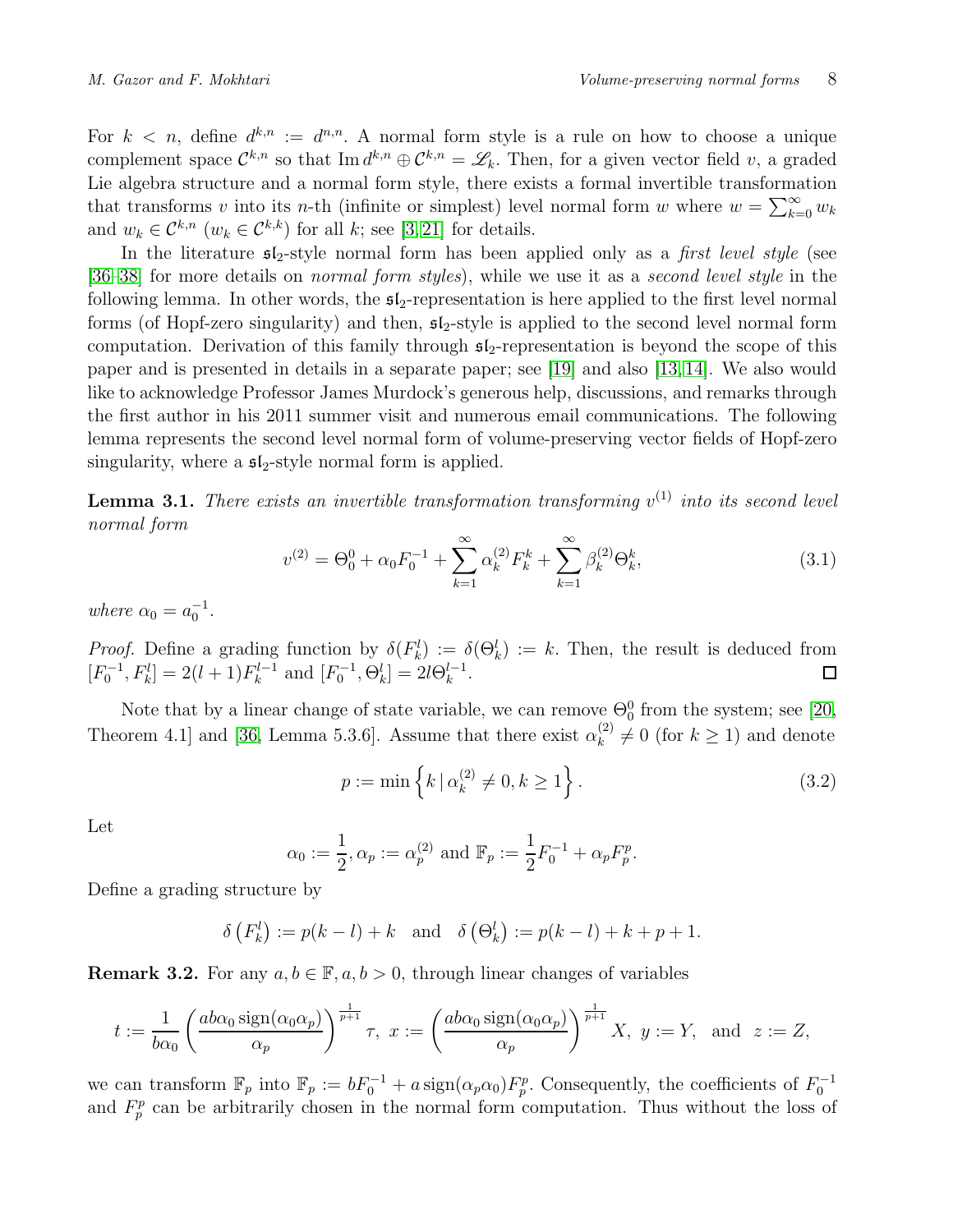$\Box$ 

generality, we can choose  $\alpha_0 := \frac{1}{2}$ . Hence, we can change the coefficient  $\alpha_p$  into a non-algebraic number. We shall use this in Theorem [3.5](#page-9-0) in order to simplify the system as desired, and then again we change  $\alpha_p$  into  $\pm 1$ . As a theoretical result, this may not violate the principles of normal form theory, but this needs more attention when it is implemented in a computer program. In fact irrational numbers are treated like rational numbers in computers because of computers' round off errors. This, however, does not hamper our results. Indeed for implementation of the results on any computer, one needs to truncate the system up to a certain degree and thus, one only needs to choose  $\alpha_p$  to be distanced from the roots of a finite number of polynomials. For one of the three cases (considered by Baider and Sanders [\[5\]](#page-25-4)) of Bogdanov–Takens singularity when certain ratio of coefficients is non-algebraic, the simplest normal form is known; see [\[27\]](#page-26-8). This case is still an open problem when the ratio is algebraic. Hence, this technique is very useful wherever it is applicable. Indeed, we believe that it can be applied to other problems; *e.g.*, see [\[19\]](#page-26-0).

The following lemma introduces the transformation needed for elimination of the term  $\Theta_n^m$ when  $m < n$ .

<span id="page-8-0"></span>**Lemma 3.3.** For natural numbers m and n, there is a  $\delta$ -homogenous polynomial state solution  $\mathcal{Y}_n^m$  such that

$$
\Theta_n^m + [\mathcal{Y}_n^m, \mathbb{F}_p] = \frac{\alpha_p^{n-m} (p(m-n+1)-n)(m+1+(m-n+1)(p+1))_{2p+2}^{n-m-1}}{(-2)^{n-m}(m+1)_{p+1}^{n-m}} \Theta_{pn-pm+n}^{pn-pm+n}.
$$

Proof. The proof follows by choosing

$$
\mathcal{Y}_n^m := \sum_{i=0}^{n-m-1} \frac{(-1)^{i+1} \alpha_p{}^i (m+1+(m-n+1)(p+1))_{2p+2}^i}{2^{i+1}(m+1)(m+p+2)_{p+1}^i} \Theta_{n+ip}^{m+ip+i+1}.
$$

<span id="page-8-1"></span>**Lemma 3.4.** The  $(p+1)$ -th level normal form of v associated with Equation [\(1.1\)](#page-2-0) is

$$
v^{(p+1)} = \Theta_0^0 + \frac{1}{2} F_0^{-1} + \alpha_p F_p^p + \sum \alpha_k^{(p+1)} F_k^k + \sum \beta_k^{(p+1)} \Theta_k^k, \tag{3.3}
$$

where the first summation is over  $k \neq p - 1 \mod 2(p + 1)$  and the second summation is over  $k \neq -1 \mod 2(p+1).$ 

*Proof.* Since  $F_k^k, \Theta_k^k \in \text{ker } ad_{F_0^1}$ , we follow Baider and Sanders [\[5\]](#page-25-4) and define  $\mathscr{G} := ad(F_0^1) \circ$  $ad(\mathbb{F}_p)$ . Then,

$$
\mathcal{G}(F_k^l) = 4(l+1)(l-k-2)F_k^l + 2\alpha_p(k-l+1)(p-l+(k-l)(p+1))F_{p+k}^{p+l+1},
$$
  

$$
\mathcal{G}(\Theta_n^m) = 4m(m-n-1)\Theta_n^m + 2\alpha_p(m-n)(m(p+2)-n(p+1))\Theta_{p+n}^{p+m+1}.
$$

Let

$$
\left\{F_k^l, \Theta_n^m \mid -1 \le l \le k, 0 \le m \le n\right\}
$$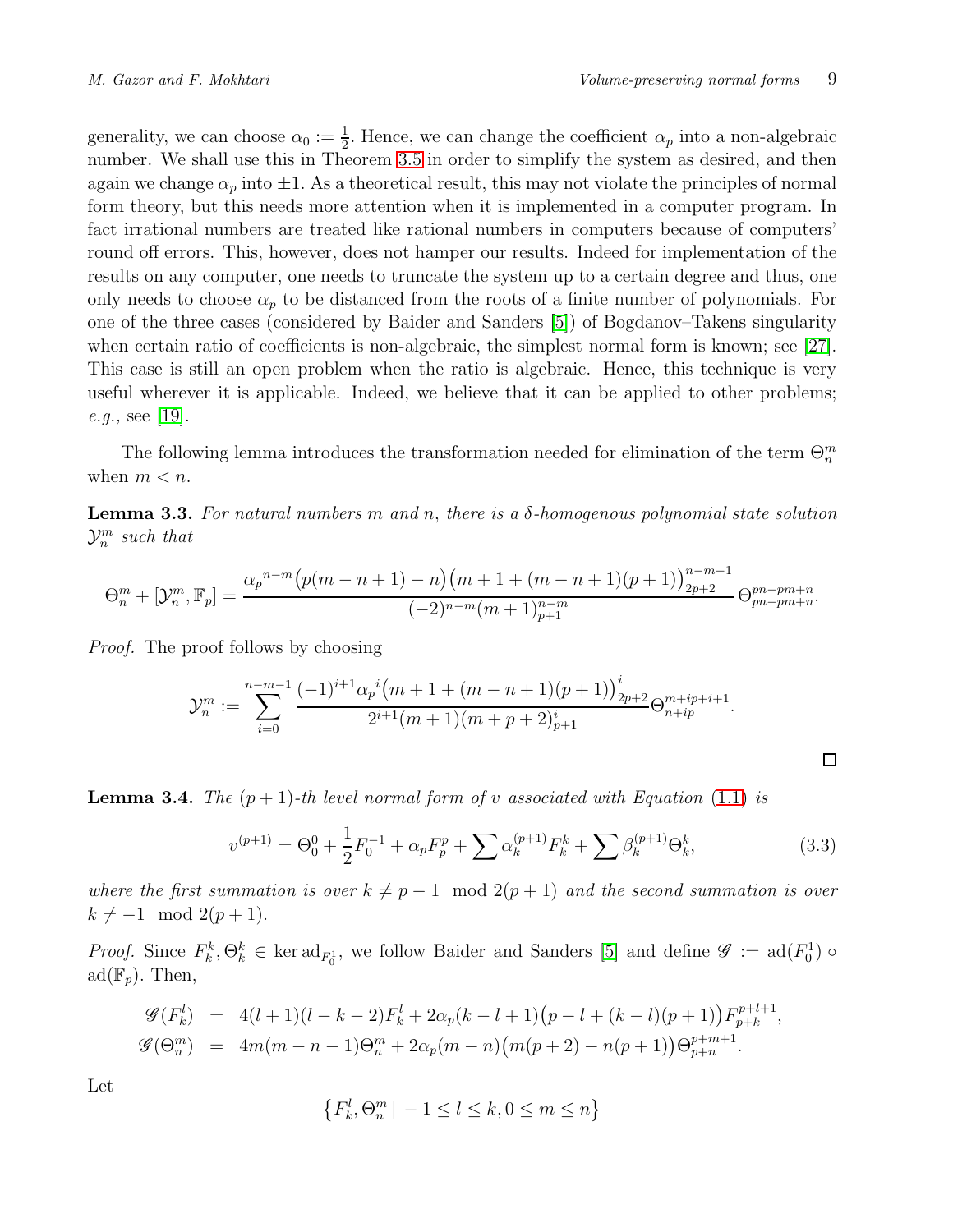be an ordered basis for  $\mathscr{L}$ , where its ordering is partially defined by  $F_k^l \prec F_n^m$  and  $\Theta_k^l \prec \Theta_n^m$  if  $k < n$ . Now the matrix representation of  $\mathscr G$  is lower triangular. Thus, for any natural number k there exist  $\delta$ -homogenous polynomial vector fields

$$
\begin{cases}\n\mathcal{F}_{k}^{-1} := \sum_{m=0}^{2k} \frac{\alpha_{p}^{m}(2k+1)\frac{m-1}{2}}{2^{m}(m)!} F_{2k+mp-1}^{mp+m-1}, & \delta\left(\mathcal{F}_{k}^{-1}\right) \equiv -1 \mod 2(p+1), \\
\mathcal{X}_{p}^{k} := \sum_{m=0}^{k} {k \choose m} \frac{\alpha_{p}^{k-m}}{2^{m}} F_{2k+mp+2}^{m(p+1)-1}, & \delta\left(\mathcal{X}_{p}^{k}\right) \equiv p \mod 2(p+1), \\
\mathcal{T}_{k,p}^{0} := \sum_{m=0}^{k} \frac{\alpha_{p}^{m}(k)\frac{m}{2}}{2^{m}m!} \Theta_{k+mp}^{m(p+1)}, & \delta\left(\mathcal{T}_{k,p}^{0}\right) \equiv 0 \mod p+1,\n\end{cases}
$$
\n(3.4)

so that

$$
\ker(\mathscr{G}) = \text{span}\left\{\mathcal{F}_k^{-1}, \mathcal{X}_p^k, \mathcal{T}_k^0 \,|\, k \in \mathbb{N}\right\}.
$$
\n(3.5)

On the other hand,

$$
\begin{array}{rcl}\n[\mathbb{F}_p, \mathcal{X}_p^k] & = & 0, \\
[\mathbb{F}_p, \mathcal{T}_{k,p}^0] & = & \frac{k(p+1)\alpha_p{}^k(k)\frac{k}{2}}{2^k k!} \Theta_{k(p+1)+p}^{k(p+1)+p}, \\
[\mathbb{F}_p, \mathcal{F}_k^{-1}] & = & \frac{(2k-1)(p+1)\alpha_p{}^{2k+1}(2k-1)\frac{2k-1}{2}}{2^{2k}(2k)!} F_{2k(p+1)+p-1}^{2k(p+1)+p-1}.\n\end{array}
$$

Therefore,  $F_m^m, \Theta_n^n \in \text{Im } d^{m,p+1}$  for any  $m \equiv p-1 \mod 2(p+1)$  and  $n \equiv -1 \mod 2(p+1)$ , where  $m = n + p + 1$ . This completes the proof.

The following theorem presents the simplest normal form for the system [\(1.1\)](#page-2-0).

<span id="page-9-0"></span>**Theorem 3.5.** There exist invertible transformations (including linear time rescaling) sending v given by Equation [\(1.1\)](#page-2-0) into the  $(p+q+2)$ -th level normal form system

$$
\begin{cases}\n\dot{x} = (y^2 + z^2) \pm x^{p+1} + x^{p+1} \sum_{k=1}^{\infty} \alpha_{k+p} x^k, \\
\dot{y} = zg(x) \mp \frac{(p+1)}{2} x^p y - x^p y \sum_{k=1}^{\infty} \frac{(k+p+1)\alpha_{k+p}}{2} x^k, \\
\dot{z} = -yg(x) \mp \frac{(p+1)}{2} x^p z - x^p z \sum_{k=1}^{\infty} \frac{(k+p+1)\alpha_{k+p}}{2} x^k,\n\end{cases}
$$
\n(3.6)

for  $p, q \geq 1$ , and

$$
g(x) := 1 + x^q \sum_{k=0}^{\infty} \beta_{q+k} x^k,
$$

where  $\alpha_{k+p} = 0$  for  $k \equiv -1 \mod 2(p+1)$ . Furthermore,  $\beta_{q+k} = 0$  for  $k \equiv p \mod 2(p+1)$  and for  $k \equiv -(q+1) \mod 2(p+1)$ . In addition, the  $(p+q+2)$ -th level normal form system [\(7.1\)](#page-23-1) is the infinite level normal form. Let

$$
f(x,y,z) := (y^2 + z^2) \left( \frac{1}{2} (y^2 + z^2) \pm x^{p+1} + x^{p+1} \sum_{k=1}^{\infty} \alpha_{k+p} x^k \right).
$$

and  $\mathscr F$  denote for the algebra of first integrals of  $v^{(\infty)}$ . Then,  $\mathscr F = \langle f \rangle$  and the symmetry group of  $v^{(\infty)}$  is generated by  $\mathscr{F}\Theta_{0}^{0}$ .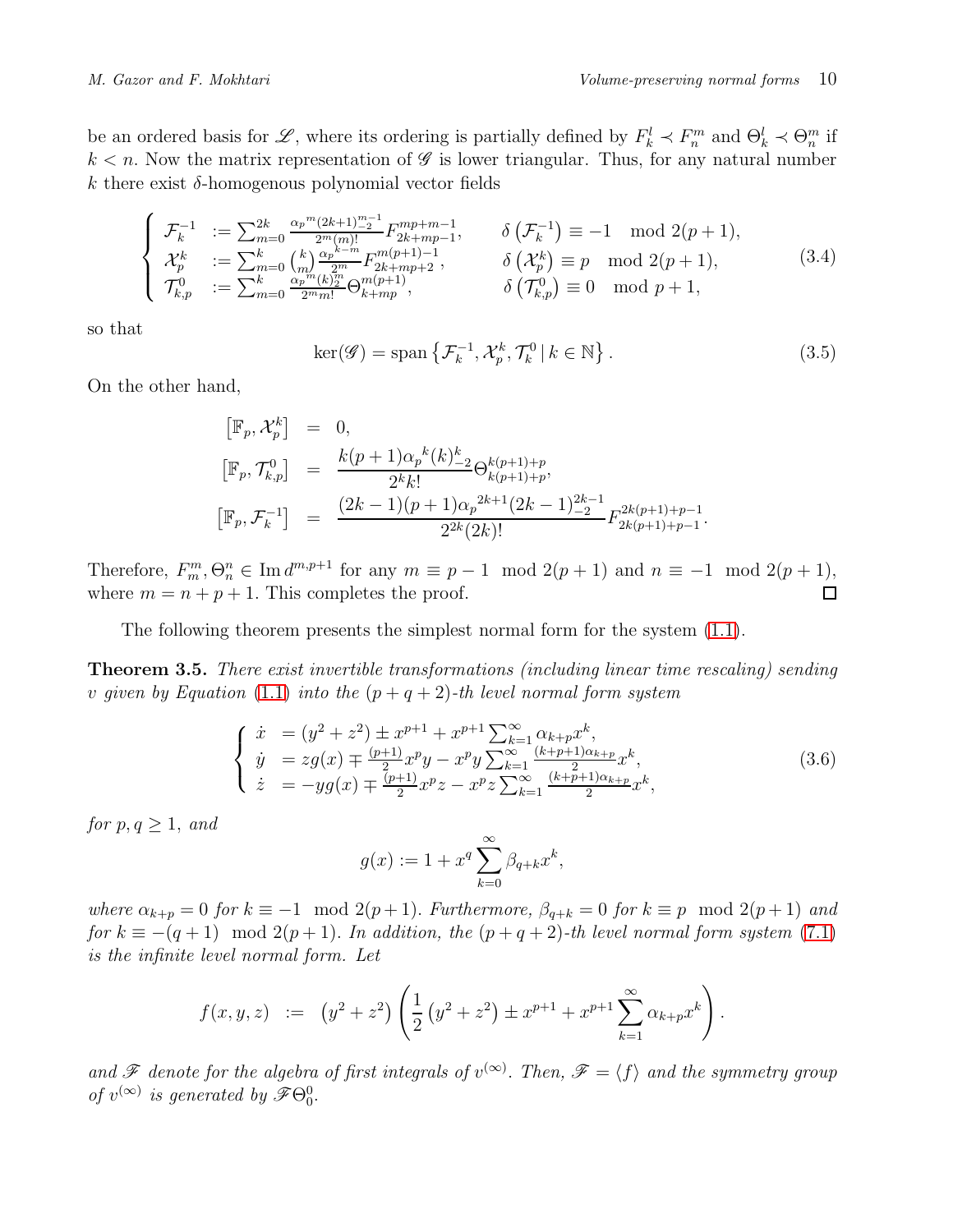*Proof.* Assume that  $\beta_i^{(p+1)}$  $i_i^{(p+1)} \neq 0$  for some  $i \geq 1$ . Then, define

$$
q:=\min\left\{i\,|\,\beta_i^{(p+1)}\neq 0, i\geq 1\right\}.
$$

For any  $k > 0$  we have

$$
\mathcal{X}_p^{k+1} = \sum_{m=0}^{k+1} \alpha_p{}^m \binom{k+1}{m} F_{2k+mp}^{m(p+1)-1},
$$

and by Lemma [3.3](#page-8-0) there exists a state solution  $Y$  such that

$$
\begin{aligned}\n &\left[\mathcal{X}_p^{k+1}, \Theta_q^q\right] + \left[Y, \mathbb{F}_p\right] \\
 &= \sum_{m=0}^{k+1} \frac{q\binom{k+1}{m}(2k+2-m)\alpha_p^{2k-m+1}\left(q+2(m-k)(p+1)\right)_{p+1}^{2k-m+1}}{( -1)^{m+1}2^{2k-m+1}\left(q+j(p+1)\right)_{p+1}^{2k-m+1}} \Theta_{2k(p+1)+p+q}^{2k(p+1)+p+q}.\n \end{aligned}\n \tag{3.7}
$$

By Remark [3.2,](#page-7-0) without any loss of generality, we may assume that  $\alpha_p$  is not an algebraic number and thus,

 $\Theta_m^m \in \text{Im } d^{m+p+1,p+q+2}$ , where  $m \equiv p+q \mod 2(p+1)$ .

For  $k = 2l$ , we have

$$
\mathcal{T}_{2l,p}^0 = (y^2 + z^2)^l (y^2 + z^2 + \alpha_p x^{p+1})^l \left( z \frac{\partial}{\partial y} - y \frac{\partial}{\partial z} \right) \in \ker \mathrm{ad}_{\mathbb{F}_p}.
$$

Then,  $\mathcal{T}_{2l,p}^0$  is extended to a symmetry for  $\mathbb{F}_p + \sum_{k=p+1}^n \alpha_k F_k^k$ ,  $n \in \mathbb{N}$ , *i.e.*,

$$
\mathcal{T}_{2l,n}^0 := (y^2 + z^2)^l \left( y^2 + z^2 + \sum_{k=p}^n \alpha_k x^{k+1} \right)^l \left( z \frac{\partial}{\partial y} - y \frac{\partial}{\partial z} \right) \in \ker \mathrm{ad}_{\mathbb{F}_p + \sum_{k=p}^n \alpha_k F_k^k}.
$$

Since  $\mathcal{T}_{2l,n}^0$  is convergent to  $f^l\Theta_0^0$  with respect to the filtration topology, the proof is complete.

## <span id="page-10-0"></span>4 Parametric normal forms

In this section, we deal with the parametric normal form of a multiple-parametric perturbation of the system [\(1.1\)](#page-2-0). Roughly speaking, this section provides an infinite level parametric normal form for the miniversal unfolding for the system [\(1.1\)](#page-2-0); also see [\[17,](#page-25-9)[21,](#page-26-6)[22,](#page-26-9)[37,](#page-27-7)[38\]](#page-27-10) and Remark [4.2.](#page-13-1) Since nonlinear time rescaling destroys the symmetry of the system  $(i.e.,$  volume-preserving), we do not use nonlinear time rescaling. However, parametric time rescaling is permitted when it does not depend on the state variables. Consider a parametric vector field

<span id="page-10-1"></span>
$$
w(x, y, z, \mu) := \sum a_{k,n}^l F_k^l \mu^n + \sum b_{j,n}^i \Theta_j^i \mu^n,
$$
\n(4.1)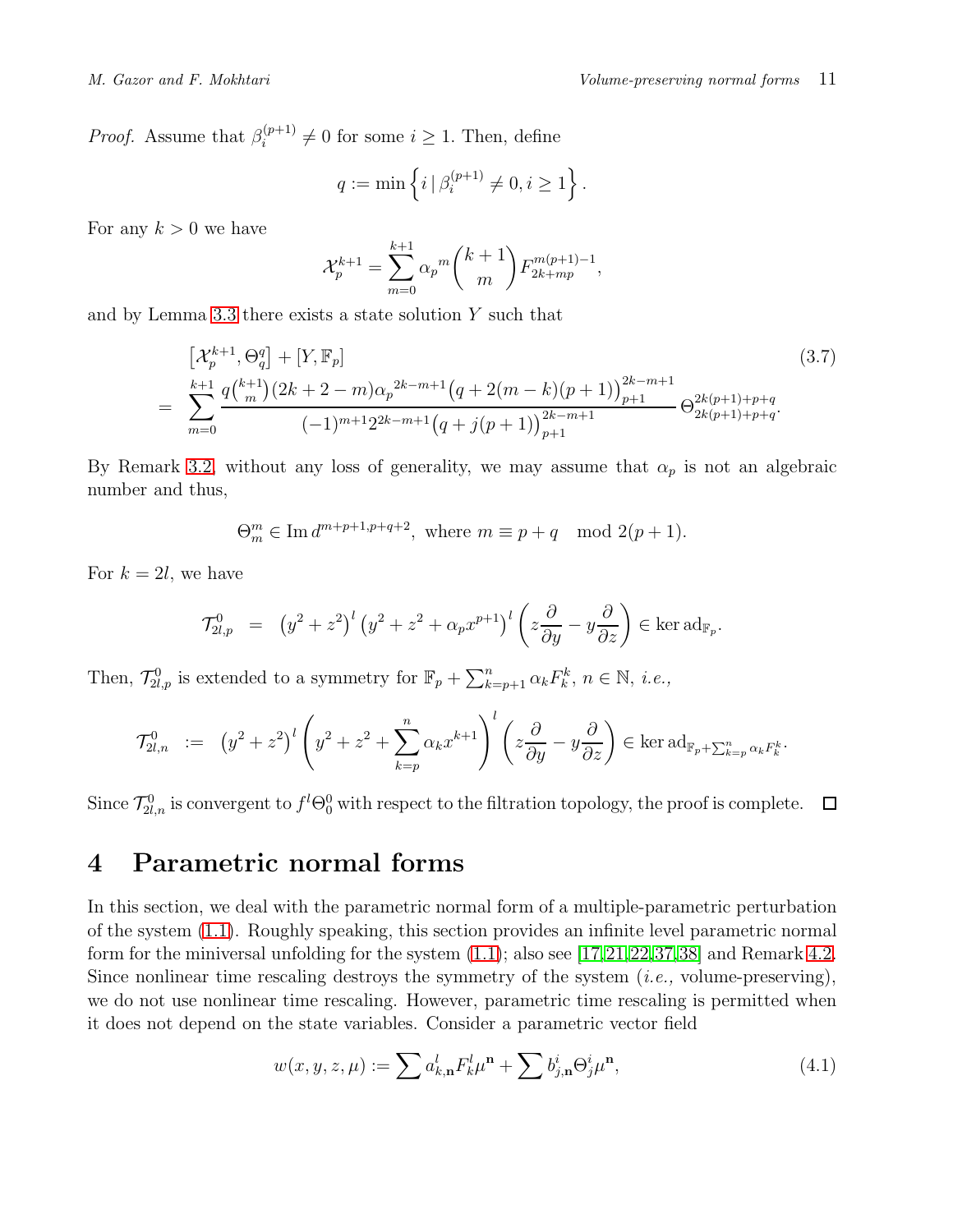where

$$
k \ge -1, k \ge l \ge -1, j \ge i \ge 0,
$$
  
\n
$$
\mathbf{n} = (n_1, n_2, \dots, n_m), n_j \in \mathbb{N} \cup \{0\} \text{ for } j = 1, 2, \dots, n_m,
$$
  
\n
$$
\mu := (\mu_1, \mu_2, \dots, \mu_m), \mu^n := \mu_1^{n_1} \mu_2^{n_2} \dots \mu_m^{m_m}, \sum_{j=1}^m n_j \ge 0,
$$
  
\n
$$
b_{0,0}^0 \ne 0, a_{0,0}^{-1} \ne 0, a_{-1,0}^{-1} = 0, \text{ and } a_{0,0}^0 = 0.
$$
\n(4.2)

We call any parametric vector field w given in Equation  $(4.1)$ , a multi-parametric deformation for v when  $v = w(x, y, z, 0)$ . By a similar argument to the one used in the proof of Lemma [3.1](#page-7-1) and a parametric time rescaling, any multi-parametric deformation  $w$  for  $v$  associated with Equation [\(1.1\)](#page-2-0) can be transformed to the second level extended partial parametric normal form

$$
w^{(2)} = \sum \beta_{0,n}^{(2)} \Theta_0^0 \mu^n + \sum \alpha_{0,n}^{(2)} F_0^{-1} \mu^n + \sum \alpha_{k,n}^{(2)} F_k^k \mu^n + \sum \beta_{j,n}^{(2)} \Theta_j^j \mu^n,
$$

where

$$
\beta_{0,\mathbf{0}}^{(2)} = 1, \alpha_{0,\mathbf{n}}^{(2)} = \frac{1}{2}, k \ge -1, \text{ and } j \ge 1;
$$

see [\[21\]](#page-26-6) for more details. We consider a parametric change of state variable

$$
[x, y, z] := exp\left(h(\mu)\left(tY\frac{\partial}{\partial z} - tZ\frac{\partial}{\partial y}\right)\right)[X, Y, Z];
$$

this is similar to the argument used in [\[20,](#page-26-1) Theorem 4.1] and [\[36,](#page-27-9) Lemma 5.3.6]. Here,

$$
h(\mu) := 1 + \sum \beta_{0,n}^{(2)} \mu^n, \text{ and } [x, y, z] := x \frac{\partial}{\partial x} + y \frac{\partial}{\partial y} + z \frac{\partial}{\partial z}
$$

denotes the new variables and  $[X, Y, Z]$  stands for the old variables. Once all linear terms are omitted, using a parametric time rescaling, we can transform  $w^{(2)}$  into

<span id="page-11-0"></span>
$$
\tilde{w}^{(2)} = \frac{1}{2} F_0^{-1} + \sum \tilde{\alpha}_{k,n}^{(2)} F_k^k \mu^n + \sum \tilde{\beta}_{j,n}^{(2)} \Theta_j^j \mu^n, \tag{4.3}
$$

where  $k \ge -1$  and  $j \ge 1$ . Let

$$
\tilde{\alpha}_{k,\mathbf{0}}^{(2)} \neq 0
$$
 for some  $k \ge 1$ , and  $\tilde{\beta}_{j,\mathbf{0}}^{(2)} \neq 0$  for some  $j \ge 1$ .

Denote

$$
p := \min \left\{ k \, | \, \tilde{\alpha}_{k, \mathbf{0}}^{(2)} \neq 0, k \ge 1 \right\} \text{ and } q := \min \left\{ j \, | \, \tilde{\beta}_{j, \mathbf{0}}^{(2)} \neq 0, j \ge 1 \right\}.
$$

We define the grading function  $\delta$  by

$$
\delta\left(F_k^l \mu^n\right) := p(k-l) + k + (p+q+3)|\mathbf{n}|,
$$
  
\n
$$
\delta\left(\Theta_k^l \mu^n\right) := p(k-l) + k + p + 1 + (p+q+3)|\mathbf{n}|.
$$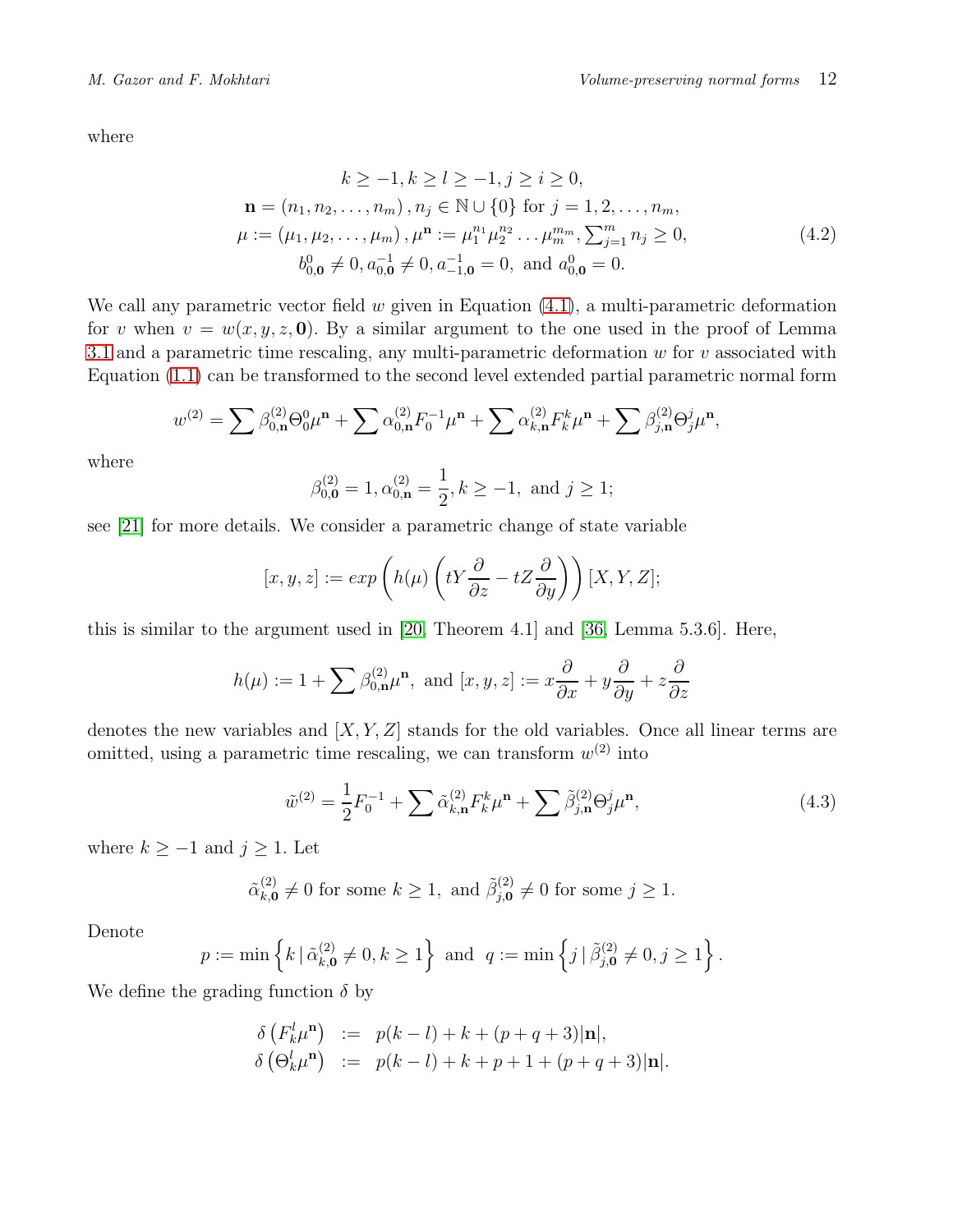<span id="page-12-2"></span>**Lemma 4.1.** There exist invertible changes of variables that they transform  $\tilde{w}^{(2)}$  given by Equation [\(4.3\)](#page-11-0) into the  $(p+q+2)$ -th level extended partial parametric normal form

<span id="page-12-3"></span>
$$
w^{(p+q+2)} := \frac{1}{2} F_0^{-1} + \sum \alpha_{k,n} F_k^k \mu^{n} + \sum \beta_{j,n} \Theta_j^j \mu^{n}, \qquad (4.4)
$$

where  $k \geq -1, j \geq 1, \alpha_{k,0} = 0$  for all  $k < p$ ,  $\alpha_{p,0} = \pm 1$ ,

$$
\alpha_{k,n} = 0 \text{ for } k \equiv p-1 \mod 2(p+1),
$$

and  $\beta_{k,n} = 0$  for both

$$
k \equiv -1 \mod 2(p+1) \quad and \quad k \equiv -(q+1) \mod 2(p+1).
$$

*Proof.* Note that the number q must be updated in the  $(p + 1)$ -th level normal form by

$$
q := \min \left\{ j \, | \, \beta_{j,0}^{(p+1)} \neq 0, j \geq 1 \right\}.
$$

The proof is straightforward by similar arguments in the proofs of Lemma [3.4](#page-8-1) and Theorem [3.5.](#page-9-0)  $\Box$ 

By omitting terms of degree (standard degree of polynomials) higher than or equal to  $n+1$ of a vector field v, we obtain its n-degree truncated (n-jet) vector field and denote it by  $J^n(v)$ . For any natural number N, let

$$
k := \left\lfloor \frac{N}{2(p+1)} \right\rfloor, \quad l := N - 2k(p+1),
$$

and

$$
r := k(2p+1) + l + 2,
$$

where  $[a]$  denotes the integer part of the real number a. Denote  $n_j$   $(j = 2, \ldots, r)$  for all natural numbers in which

<span id="page-12-0"></span>
$$
-1 \le n_j \le N - 1
$$
 and, for all  $n_j > p$  we have  $n_j \ne p - 1 \mod 2(p+1)$ . (4.5)

Denote  $m_k$   $(k = 1, \ldots s)$  for all natural numbers

<span id="page-12-1"></span>
$$
1 \le m_k \le N, \text{ where } m_k \neq -1 \mod 2(p+1) \text{ and } m_k \neq p+q \mod 2(p+1). \tag{4.6}
$$

Obviously,

$$
n_1 := -1, n_2 := 0, n_3 := 1 \text{ and } m_1 := 1.
$$

Now for the parametric normal form  $w^{(p+q+2)}$  given in Lemma [4.1,](#page-12-2) we denote

$$
A_N := (a_{ij})
$$
, where  $a_{ij} = \alpha_{n_j,\mu_i}^{(p+1)}$  for  $j = 1, ..., r$ , and  $a_{ij} = \beta_{m_{j-r},\mu_i}^{(p+1)}$  for  $j = r + 1, ..., r + s$ .

The truncated normal form  $J^{N+1}(w^{(p+q+2)})$  is called a non-degenerate perturbation when

<span id="page-12-4"></span>
$$
rank(A_N) = r + s. \tag{4.7}
$$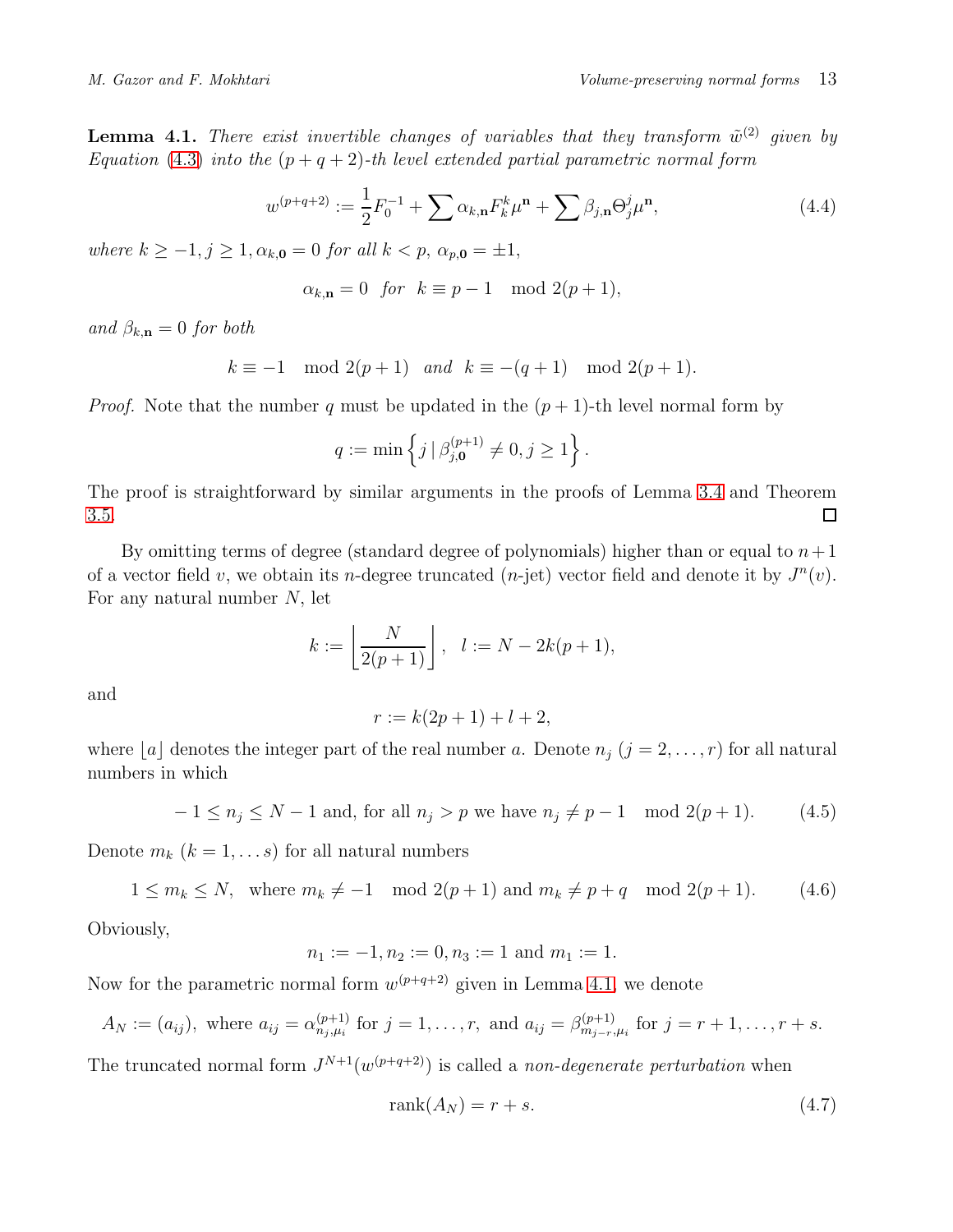<span id="page-13-1"></span>**Remark 4.2.** When  $N = p$ , a transformation of the form  $x = X + \epsilon$  (for an appropriate formal function  $\epsilon = \epsilon(\mu)$  can be applied to Equation [\(4.4\)](#page-12-3) in order to simplify  $\sum \alpha_{p-1,n} F_{p-1}^{p-1} \mu^n$ . Then, this reduces the number of parameters left at the truncated parametric normal form. Thereby, one needs a weaker rank condition than the rank condition  $(4.7)$  in order that a p-degree truncated parametric normal form system would be parametric generic. Indeed, the sequence  $n_j$  skips  $p-1$  and we have  $r := k(2p+1) + l + 1$ . Then, rank $(A_p) := r + s$ . These types of transformations was extensively discussed by Murdock and Malonza [\[38\]](#page-27-10). However, we shall not use them in this paper.

The condition [\(4.7\)](#page-12-4) guarantees that a reparametrization sends the parametric vector field  $J^{N+1}(w^{(p+q+2)})$  into the  $(N+1)$ -degree truncated infinite level parametric normal form

$$
J^{N+1}(w^{(\infty)}) := \frac{1}{2}F_0^{-1} \pm F_p^p + \sum_{i=1}^r F_{n_i}^{n_i} \mu_i + \sum_{n=p+1}^N \alpha_n F_n^n + \sum_{k=q}^N \beta_k \Theta_k^k + \sum_{i=r+1}^{r+s} \Theta_{m_{i-r}}^{m_{i-r}} \mu_i. \tag{4.8}
$$

This motivates the following theorem.

<span id="page-13-0"></span>Theorem 4.3. There exist formal invertible changes of state variables and parametric time rescalings that send any non-degenerate deformation of the system [\(1.1\)](#page-2-0) into the  $(p+q+2)$ -th level parametric normal form  $w^{(p+q+2)}$ . Furthermore, a reparametrization sends  $J^{N+1}(w^{(p+q+2)})$ into the  $(N + 1)$ -degree truncated infinite level parametric normal form

$$
\begin{cases}\n\dot{x} = (y^2 + z^2) \pm x^{p+1} + \sum_{i=1}^r x^{n_i+1} \mu_i + x^{p+1} \sum_{k=1}^{N-p} \alpha_{k+p} x^k, \\
\dot{y} = zg(x) \mp \frac{(p+1)}{2} x^p y - \sum_{i=1}^r \frac{n_i+1}{2} x^{n_i} y \mu_i - x^p y \sum_{k=1}^{N-p} \frac{(k+p+1)\alpha_{k+p}}{2} x^k, \\
\dot{z} = -yg(x) \mp \frac{(p+1)}{2} x^p z - \sum_{i=1}^r \frac{n_i+1}{2} x^{n_i} z \mu_i - x^p z \sum_{k=1}^{N-p} \frac{(k+p+1)\alpha_{k+p}}{2} x^k,\n\end{cases} (4.9)
$$

where

$$
g(x) := 1 + \sum_{i=r+1}^{r+s} x^{m_{i-r}} \mu_i + x^q \sum_{k=0}^{N+1-q} \beta_{q+k} x^k, \quad p, q \ge 1,
$$
 (4.10)

the coefficients  $\alpha_k = 0$  for  $k \equiv p-1 \mod 2(p+1)$ , and

$$
\beta_l = 0 \quad \text{for} \quad l \equiv -1 \mod 2(p+1) \quad \text{and} \quad l \equiv p+q \mod 2(p+1).
$$

Let  $\mathscr F$  be the algebra of first integral for  $w^{(\infty)}$ . Then,

$$
\mathcal{F} = \left\langle \left( y^2 + z^2 \right) \left( \frac{1}{2} \left( y^2 + z^2 \right) \pm x^{p+1} + \sum_{i=1}^r x^{n_i+1} \mu_i + x^{p+1} \sum_{k=1}^{N-p} \alpha_{k+p} x^k \right) \right\rangle. \tag{4.11}
$$

The parametric symmetry group of  $w^{(\infty)}$  is generated by  $\mathscr{F}\Theta_{0}^{0}$ .

Proof. The proof is complete by applying a linear change of state variables

$$
[x, y, z] := \exp\left(\left(Y\frac{\partial}{\partial z} - Z\frac{\partial}{\partial y}\right)t\right)[X, Y, Z]
$$

to  $w^{(p+q+2)}$ , where X, Y, Z are the new variables and  $x, y, z$  show the old variables. This returns the omitted linear part  $\Theta_0^0$  back into the system.  $\Box$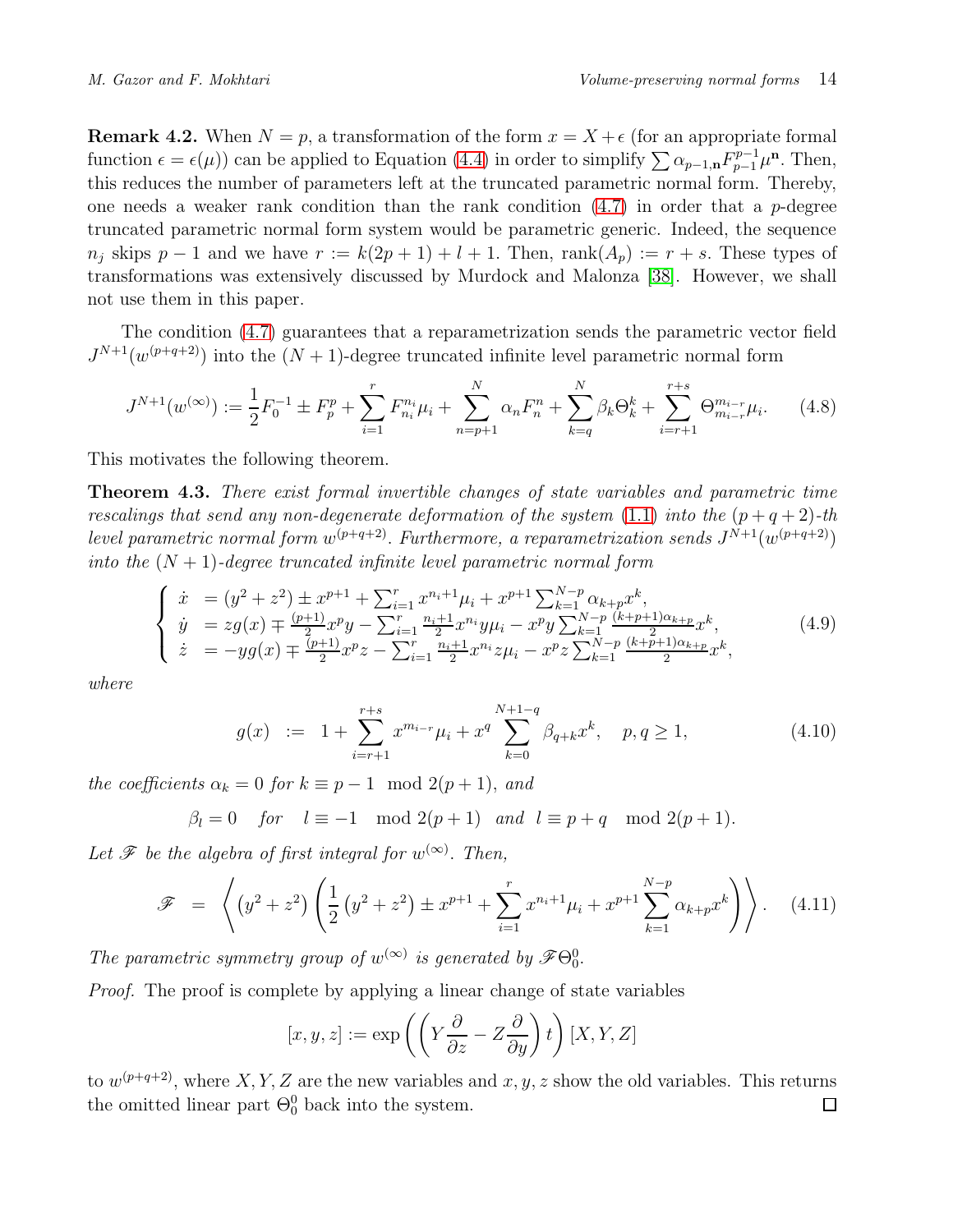# <span id="page-14-0"></span>5 Examples

In this section, we first derive several necessary relations between coefficients. These are enough so that the cubic-degree truncated classical normal form system would belong to the space  $\mathscr{L}$ . We also obtain some useful formulas for the infinite level normal forms of a generic cubic classical normal form system  $v \in \mathcal{L}$ . Then, we apply these relations to obtain a one-parameter family of modified Rössler and a one-parameter class of generalized Kuramoto–Sivashinsky equations. Then, we apply our results to these systems. The system of Hopf-zero singularity can have very rich dynamics. Some major contributions have been made in the literature; see  $e.g., [2, 7, 15, 25, 28–30, 33].$  $e.g., [2, 7, 15, 25, 28–30, 33].$  $e.g., [2, 7, 15, 25, 28–30, 33].$  $e.g., [2, 7, 15, 25, 28–30, 33].$  $e.g., [2, 7, 15, 25, 28–30, 33].$  $e.g., [2, 7, 15, 25, 28–30, 33].$  $e.g., [2, 7, 15, 25, 28–30, 33].$  $e.g., [2, 7, 15, 25, 28–30, 33].$  $e.g., [2, 7, 15, 25, 28–30, 33].$  However, there are many degenerate or symmetric cases that their dynamics have not yet been investigated.

Consider a differential system governed by

<span id="page-14-1"></span>
$$
\begin{pmatrix}\n\dot{x} \\
\dot{y} \\
\dot{z}\n\end{pmatrix} = \begin{pmatrix}\n0 & 0 & 0 \\
0 & 0 & 1 \\
0 & -1 & 0\n\end{pmatrix} \begin{pmatrix}\nx \\
y \\
z\n\end{pmatrix} + \sum_{2 \leq i+j+k} \begin{pmatrix}\na_{ijk} \\
b_{ijk} \\
c_{ijk}\n\end{pmatrix} x^i y^j z^k.
$$
\n(5.1)

Let  $v^{(1)}$  denote the cubic-truncated classical normal form of the system  $(5.1)$ . Now the following three relations are the necessary conditions for  $v^{(1)}$  to be in  $\mathscr{L}$ :

$$
0 = a_{002} + b_{011} + c_{101},
$$
\n
$$
0 = 2a_{003} + 3b_{012} + 3c_{102} - b_{002}(3b_{110} - 4a_{101} + 6c_{200}) - c_{002}(4a_{011} - 6b_{020} - 3c_{110}),
$$
\n
$$
0 = b_{020} + 16a_{021} + 2b_{210} + 2c_{200} + 2c_{020} + 8a_{102} - 16b_{020}a_{101} + 16c_{020}a_{011}
$$
\n
$$
-7c_{011}(a_{200} - a_{020}) - 16a_{110}(c_{101} + 7b_{011}) - b_{101}(7a_{200} - 15a_{020})
$$
\n
$$
-2b_{200}(b_{110} + 2c_{200} + 2b_{020} + 8a_{101}) + 2c_{200}(c_{110} + 8a_{110} + 8a_{011}).
$$
\n
$$
(5.2)
$$

Then,

$$
v^{(1)} = \Theta_0^0 + a_0^{-1} F_0^{-1} + a_1^1 F_1^1 + a_1^0 F_1^0 + a_2^2 F_2^2 + b_1^1 \Theta_1^1 + b_2^0 \Theta_1^0 + b_2^2 \Theta_2^2,
$$
\n(5.3)

where

$$
a_0^{-1} = \frac{1}{2}(a_{020} + a_{200}),
$$
  
\n
$$
a_1^{1} = \frac{1}{2}(b_{011} + c_{101}),
$$
  
\n
$$
a_1^{0} = \frac{1}{32}(b_{020} + 2b_{210} + 2c_{200} + 2c_{020} + c_{011}(a_{200} - a_{020}) + a_{110}(b_{011} - c_{101}))
$$
  
\n
$$
+ \frac{1}{16}c_{200}(c_{110} - 2b_{200}) + \frac{1}{32}b_{101}(a_{200} - a_{020}) - \frac{1}{16}b_{200}(b_{110} + 2b_{020}),
$$
  
\n
$$
a_2^{2} = \frac{1}{2}(c_{102} + b_{012} + c_{002}(c_{110} - 2a_{011} + 2b_{020}) + b_{002}(2a_{101} - 2c_{200} - b_{110})).
$$

These equations are derived from the fundamentally useful formulas given in [\[1\]](#page-24-2), where explicit formulas for  $b_1^1, b_2^0$ , and  $b_2^2$  are also given.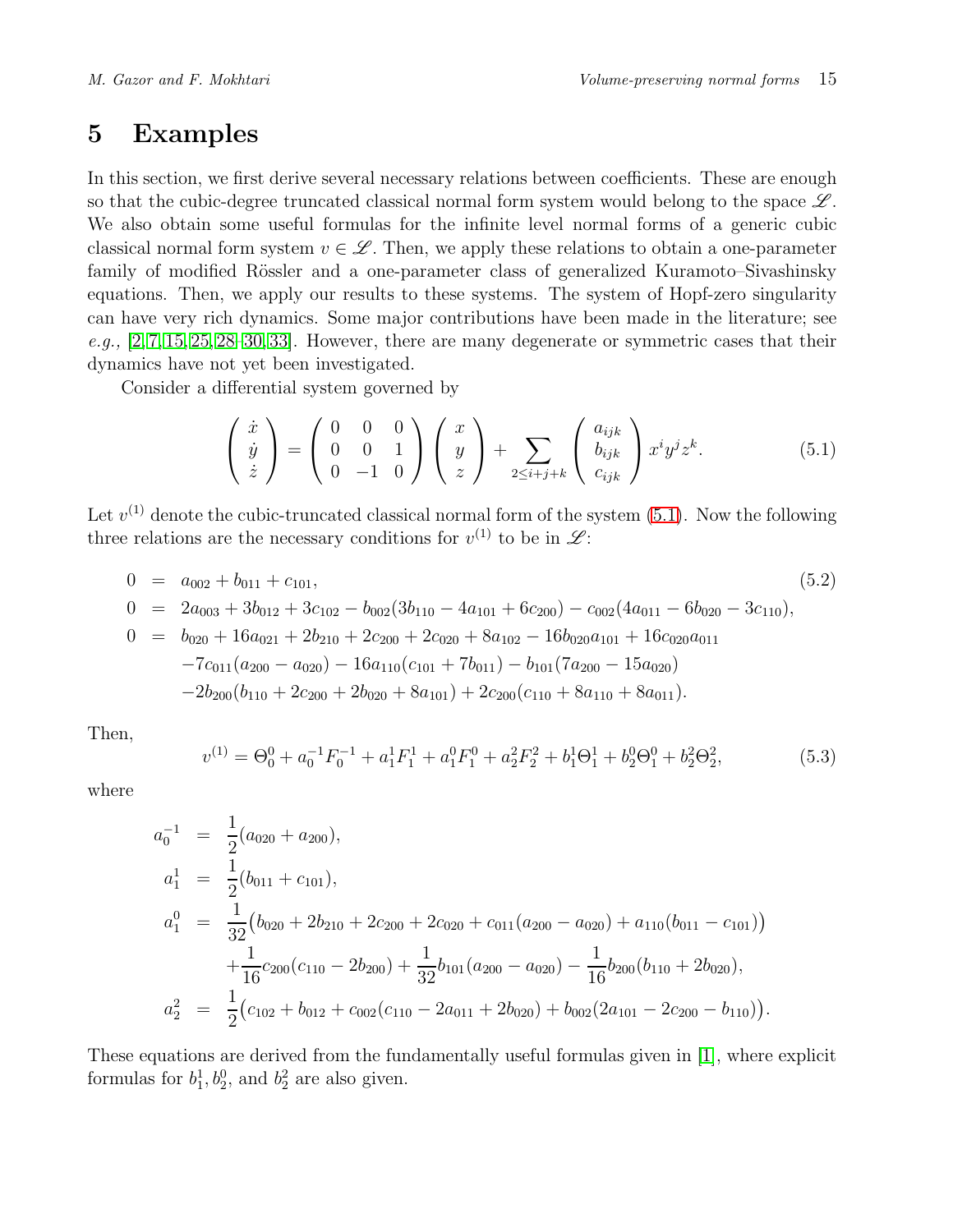<span id="page-15-1"></span>Proposition 5.1. Consider the vector field

$$
v := \Theta_0^0 + a_0^{-1} F_0^{-1} + a_1^0 F_1^0 + a_1^1 F_1^1 + a_2^2 F_2^2 + b_1^1 \Theta_1^1 + b_1^0 \Theta_1^0 + b_2^2 \Theta_2^2,
$$

where  $a_0^{-1}, a_1^1 \neq 0$ . Then, the quartic truncated infinite level normal form is governed by

$$
v^{\infty} := \Theta_0^0 + \frac{1}{2} F_0^{-1} \pm F_1^1 \pm \frac{a_0^{-1} a_2^2}{\sqrt{2} a_1^1 |a_0^{-1} a_1^1|^{\frac{1}{2}}} F_2^2 + \frac{a_1^0 a_2^2}{8 a_1^{12}} F_3^3 \pm \frac{b_1^1}{a_1^1} \Theta_1^1 \pm \frac{4 b_2^2 a_0^{-1} + a_1^0 b_1^1}{4 \sqrt{2} a_1^1 |a_0^{-1} a_1^1|^{\frac{1}{2}}} \Theta_2^2,
$$

where  $\pm 1$  represents  $sign(a_0^{-1}a_1^1)$ .

Proof. By state change of variables, we can transform the system into

$$
\tilde{v} := a_0^{-1} F_0^{-1} + a_1^1 F_1^1 + a_2^2 F_2^2 + \frac{a_1^0 a_2^2}{4a_0^{-1}} F_3^3 + b_1^1 \Theta_1^1 + \frac{4b_2^2 a_0^{-1} + a_1^0 b_1^1}{4a_0^{-1}} \Theta_2^2.
$$

The linear changes of variables

$$
t := \left(\frac{2\operatorname{sign}(a_0^{-1}a_1^1)}{a_0^{-1}a_1^1}\right)^{\frac{1}{2}}\tau, \ x := \left(\frac{a_0^{-1}\operatorname{sign}(a_0^{-1}a_1^1)}{2a_1^1}\right)^{\frac{1}{2}}X, \ y := Y, \text{ and } z := Z
$$

transform this system into the desired form. Next, a second linear changes of variables is needed to add  $\Theta_0^0$  back into the system.  $\Box$ 

Now we apply the above formulas to two examples.

<span id="page-15-0"></span>Example 5.2. Consider a modified Rössler equation governed by

$$
\dot{x} = -y - z + dy^2,
$$
  
\n
$$
\dot{y} = x + ay + ez^3,
$$
  
\n
$$
\dot{z} = bx - cz + xz + rz^3.
$$

The parameter values  $d = e = r = 0$  gives rise to the well-known Rössler equation and for two sets of parameter values, it has Hopf-zero singularity at origin; one is for parameter values  $a = c, b = 1, a<sup>2</sup> < 2$ , while the other has simple dynamics; see [\[1\]](#page-24-2). Hence, we choose

$$
a := c, b := 1, d := a2 - 1
$$
, and  $e := -2a3 + \frac{15}{17}ra2 + \frac{5}{17}a - \frac{13}{17}r$ ,

where

$$
r := \frac{510a^7 - 891a^5 - 170a^4 - 1316a^3 + 510a^2 + 1058a - 340}{15(a^2 - 2)(15a^4 - 2a^2 - 96)} \text{ and } -\sqrt{2} < a < \sqrt{2}.
$$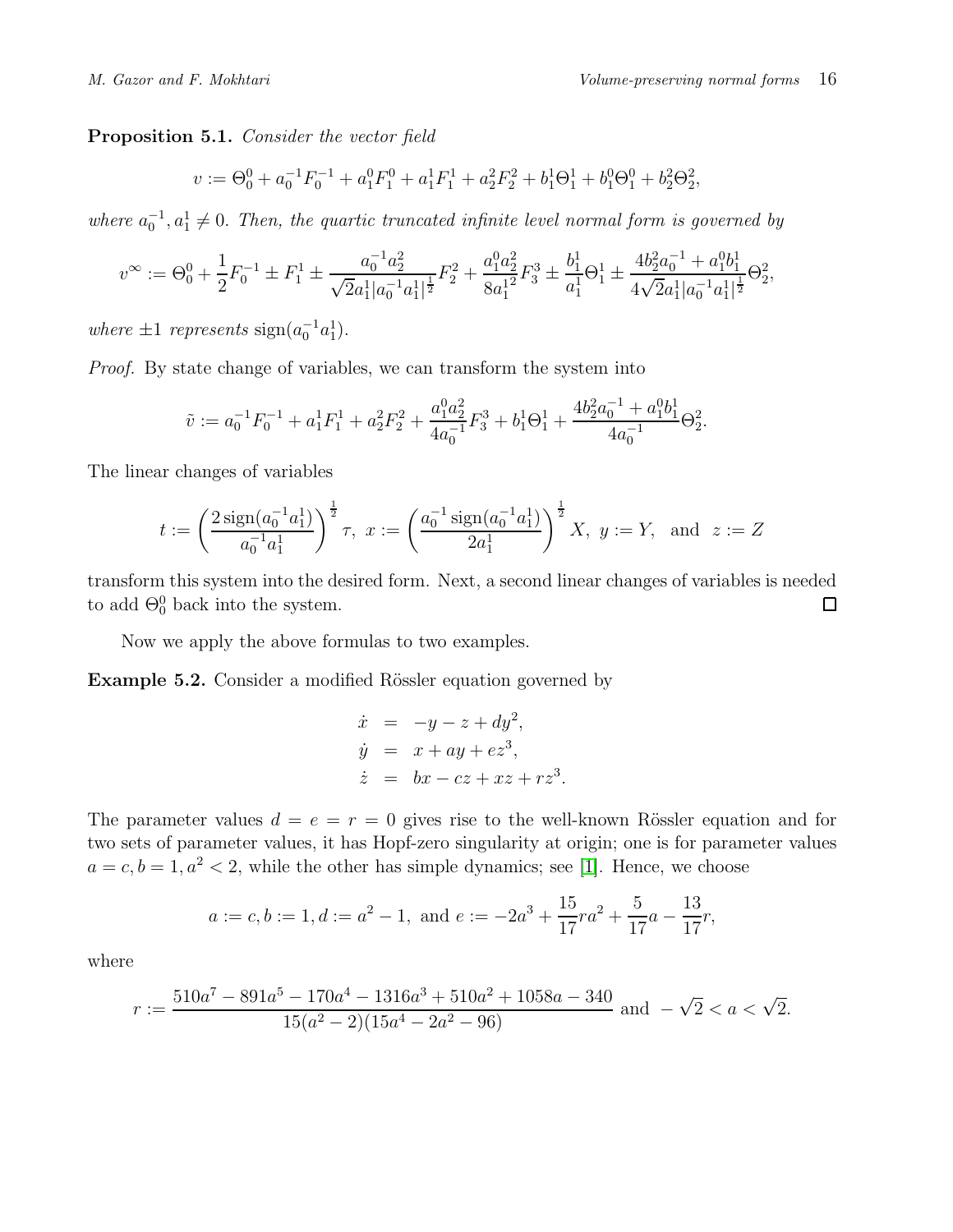By a linear change of coordinates we may transform the linear part into the Jordan canonical form and then the system is given by

<span id="page-16-1"></span>
$$
\begin{split}\n\dot{x} &:= \frac{-1}{2(2-a^2)^{\frac{3}{2}}} \bigg( 2(2-a^2)^{\frac{3}{2}} y + (a^2 - 2d)x^2 - \sqrt{2-a^2}(a^2 + 4d)xy - a(a^2 - 4d + 2)xz \\
&+ 2d(a^2 - 2)y^2 + 2a\sqrt{2-a^2}(2d + 1)yz - 2a^2(d - 1)z^2 - 3a(r - e)\sqrt{2-a^2}y(x + az)^2 \\
&+ a(a^2 - 2)(r - e)y^2(\sqrt{2-a^2}y - 3x + 3az) + a(r - e)(x - az)^3 \bigg), \\
\dot{y} &:= \frac{1}{2(a^2 - 2)} \bigg( 2(a^2 - 2)z - ax^2 + (2 + a^2)xz - 2az^2 - 3\sqrt{2-a^2}(r + e)y(x - z)^2 \bigg) \\
&\quad + (a^2 - 2)(r + e)y^2(\sqrt{2-a^2}y + 3az - 3x) + (r + e)(x - az)^3 + \sqrt{2-a^2}y(ax - 2z) \bigg), \\
\dot{z} &:= \frac{-1}{(2-a^2)^{\frac{3}{2}}} \bigg( -a(d - 1)x^2 + \sqrt{2-a^2}y\big(2(da^2 + 1)z - a(2d + 1)x\big) + (2da^2 - a^2 - 2)xz \\
&\quad + ad(a^2 - 2)y^2 - a(da^2 - 2)z^2 + (a^2 - 2)(r - e)y^2(\sqrt{2-a^2}y + 3az - 3x) \\
&\quad + (r - e)(x - az)^3 - 3(r - e)\sqrt{2-a^2}y(x - az)^2 \bigg).\n\end{split}
$$

Then, the vector field

<span id="page-16-2"></span>
$$
v^{(1)} = \Theta_0^0 + a_0^{-1} F_0^{-1} + a_1^1 F_1^1 + a_1^0 F_1^0 + a_2^2 F_2^2 + b_1^0 \Theta_1^0 + b_1^1 \Theta_1^1 + b_2^2 \Theta_2^2 \tag{5.5}
$$

is the cubic-truncated classical normal form, where

<span id="page-16-3"></span>
$$
a_0^{-1} := -\frac{a}{\sqrt{2 - a^2}}, a_1^1 := \frac{a}{2\sqrt{2 - a^2}}, a_2^2 := \frac{15a^7 - 24a^5 - 5a^4 - 39a^3 + 15a^2 + 17a - 10}{2.5(2 - a^2)^{3/2}(15a^4 - 2a^2 - 96)},
$$
  
\n
$$
a_1^0 := \frac{15a^9 + 577a^7 + 60a^6 - 1788a^5 - 420a^4 + 504a^3 + 840a^2 + 240a - 480}{40(15a^4 - 2a^2 - 96)(2 - a^2)^{3/2}},
$$
  
\n
$$
b_1^0 := \frac{4185a^8 - 7671a^6 - 1020a^5 - 12331a^4 + 3060a^3 + 19938a^2 - 2040a - 15840}{-240(a^2 - 2)^2(15a^4 - 2a^2 - 96)},
$$
  
\n
$$
b_2^2 := \frac{17235a^8 - 28066a^6 - 2720a^5 - 72356a^4 + 8160a^3 + 96888a^2 - 5440a - 32640}{-320(a^2 - 2)^2(15a^4 - 2a^2 - 96)},
$$
  
\n
$$
b_1^1 := \frac{3a^2 - 1}{4a^2 - 2}.
$$
  
\n(5.6)

Thereby, the infinite level normal form for any arbitrary  $a \neq 0$   $(a<sup>2</sup> < 2)$  is obtained through Proposition [5.1.](#page-15-1)

<span id="page-16-0"></span>Example 5.3. Consider a generalized Kuramoto–Sivashinsky equation given by

$$
h_t + \frac{\partial}{\partial x} G(h, h_x, h_{xx}) = 0,
$$
\n(5.7)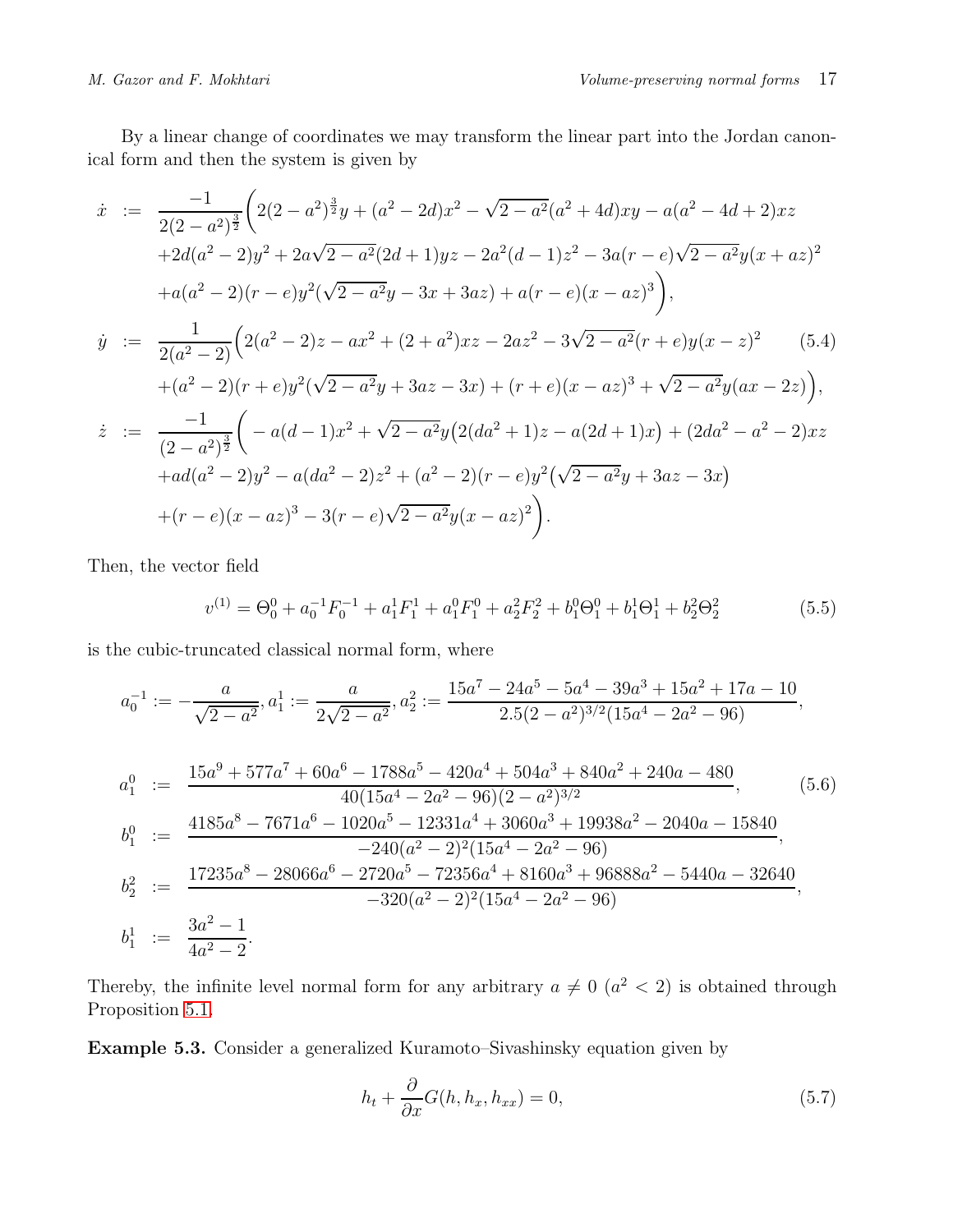where

$$
G(h, h_x, h_{xx}) := 2h^2 + h_x + ah_x^2 + bh_{xx}^2 + ch_x^2h_{xx} + dh_{xx}h^2 + h_{xxx}.
$$

A common approach is to consider traveling wave solutions  $h(x, t) = u(x + \alpha t)$ . Then, this gives rise to an ordinary differential equation

$$
\alpha u' + 4uu' + u'' + 2au'u'' + 2duu'u'' + 2cu'u''^2 + 2bu''u^{(3)} + du^2u^{(3)} + c(u')^2u^{(3)} + u^{(4)} = 0.
$$

Integrating this equation (assuming that  $u = 0$  is a solution for all  $\alpha$ ), we have

$$
\alpha u + 2u^2 + u' + a(u')^2 + b(u'')^2 + c(u')^2 u'' + du''u^2 + u^{(3)} = 0.
$$
 (5.8)

Let  $\alpha := 0$  (this is to get a Hopf-zero singularity) and  $v := (v_1, v_2, v_3) = (u, u', u'')$ . Then, using a linear change of complex variables, we may send the system to

<span id="page-17-1"></span>
$$
\begin{cases}\n\dot{x} = -(x+y+z)^2(2+d(y+z)) - (y-z)^2(a-c(y+z)) + b(y+z)^2, \\
\dot{y} = iy + (x+y+z)^2(1+\frac{d}{2}(y+z)) + \frac{1}{2}(y-z)^2(a-c(y+z)) - \frac{b}{2}(y+z)^2, \\
\dot{z} = -iz + (x+y+z)^2(1+\frac{d}{2}(y+z)) + \frac{1}{2}(y-z)^2(a-c(y+z)) - \frac{b}{2}(y+z)^2.\n\end{cases}
$$
\n(5.9)

Here,  $(0, 0, 0)$  is an equilibrium with eigenvalues  $\{0, \pm i\}$ . The parameter values  $a = b = c$  $d = 0$  lead to the well-known Kuramoto–Sivashinsky equation, where it is a divergent free system. Chang [\[10\]](#page-25-13)'s remark implies that the quadratic-truncated classical normal form of this equation falls in  $\mathscr{L}$ , *i.e.*, a divergent free vector field with a first integral. Here, we also notice that classical normal forms of volume-preserving Hopf-zero singular systems are not generally a volume-preserving system. Indeed, a higher degree-truncated normal form of Kuramoto– Sivashinsky system is not divergent free and also does not have a first integral. Thus, we consider parameter values

$$
b := 3a, \ c := \frac{7}{975} \left( 31 + 859a - 906a^2 \right), \text{ and } d := -\frac{11}{7}c + 10a - 10a^2. \tag{5.10}
$$

Hence, the cubic-truncated first level normal form  $v^{(1)}$  is given by

<span id="page-17-2"></span>
$$
v^{(1)} := \Theta_0^0 + (a-2)F_0^{-1} + \frac{176a^2 + 161a - 1}{1300}F_1^0 + (1-a)F_1^1 + \frac{1162a^2 - 1068a - 62}{325}F_2^2 - \left(\frac{1013a^2}{3900} - \frac{5737a}{62400} - \frac{14333}{62400}\right)\Theta_1^0 + \frac{1}{2}a\Theta_1^1 + \frac{1901a^2 - 4689a + 2399}{1300}\Theta_2^2.
$$
 (5.11)

The infinite level normal form  $v^{(\infty)}$  is formulated by

<span id="page-17-0"></span>
$$
v^{(\infty)} := \begin{cases} v_+^{(\infty)}, & \text{for } a \in (1, 2), \\ v_-^{(\infty)}, & \text{for } a < 1 \text{ and } a > 2, \end{cases}
$$
 (5.12)

where

$$
v_{\pm}^{\infty} := \Theta_0^0 + \frac{1}{2} F_0^{-1} \pm F_1^1 \pm \frac{a}{2(1-a)} \Theta_1^1 \pm \frac{\sqrt{2}(15384a^3 - 67767a^2 + 94215a - 38384)}{-20800(a-1)\sqrt{|(a-2)(a-1)|}} \Theta_2^2
$$
  

$$
-\frac{\sqrt{2}(a-2)(581a^2 - 534a - 31)}{325(a-1)\sqrt{|(a-2)(a-1)|}} F_2^2 + \frac{(176a^2 + 161a - 1)(581a^2 - 534a - 31)}{1690000(a-1)^2} F_3^3.
$$

Equation [\(5.12\)](#page-17-0) is trivially derived from Proposition [5.1.](#page-15-1)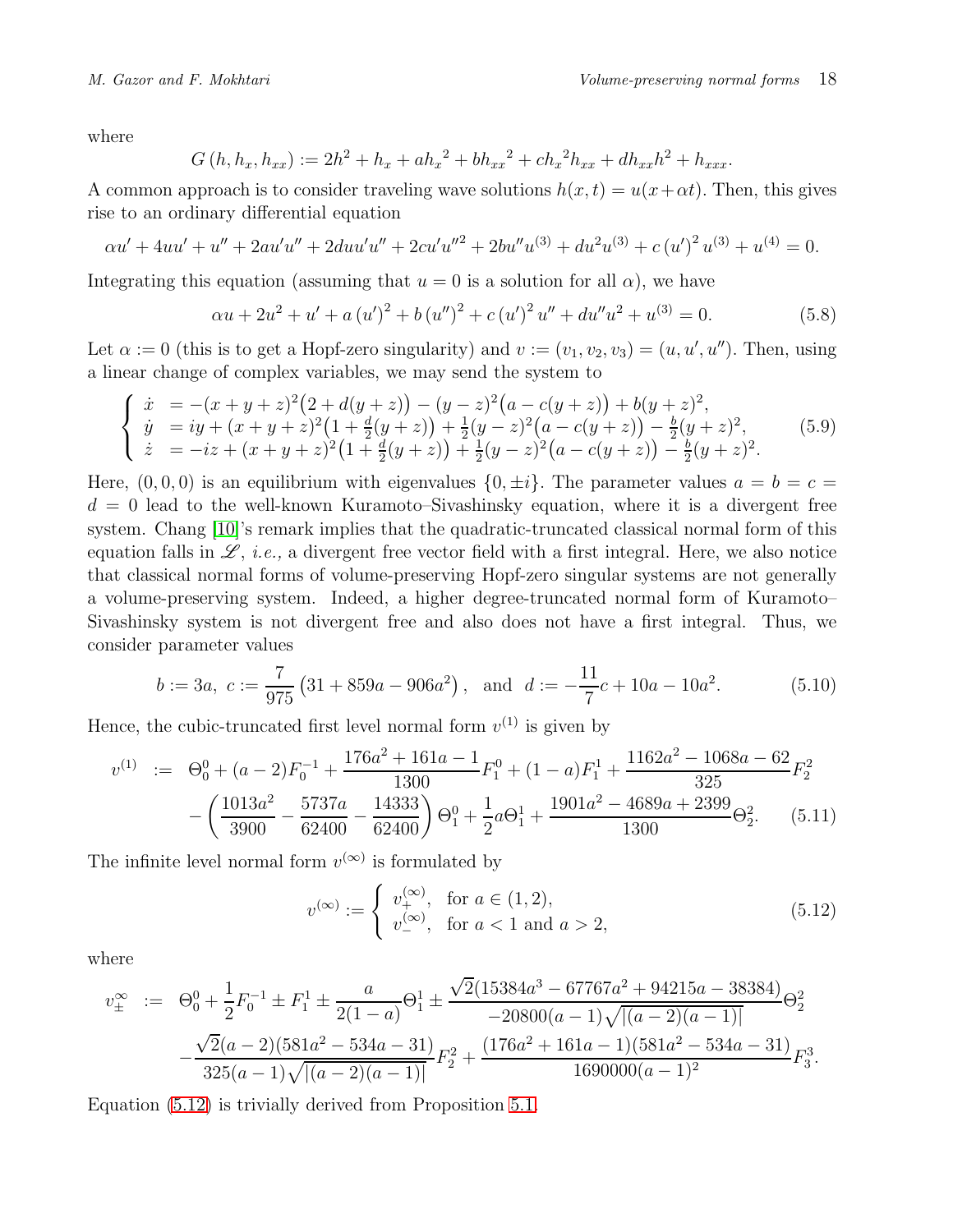# <span id="page-18-0"></span>6 Optimal truncation

The convergence analysis of normal forms is an important and difficult problem. Indeed, the divergent series may appear in both classical normal form computation step and the hypernormalization steps. Generally, the convergence analysis of normal form and transformations have been rarely performed for the hypernormalization steps. Stróżyna and Zoladek [\[44\]](#page-27-11) proved that the normal form series associated with Bogdanov-Takens pre-normal (classical) form are convergent while they [\[43\]](#page-27-12) presented an example of multi-dimensional nilpotent singularity such that the associated normalized (classical) series are divergent. For the case of divergent normal forms, normal form computations can still be useful. Furthermore, one usually truncates the normal form system at certain grade for the analysis. In this direction we mention possible *jet* determinacy and *optimal truncation* while we only pursue the second one in this section.

The jet determinacy deals with finding a possible degree, say  $k$ , for truncation of normal forms such that its dynamics would be qualitatively the same as the untruncated system. This is referred to as k-determinacy or  $k$ -jet sufficiency; see [\[36,](#page-27-9) Item 4 on Page vi]. It implies that a convergence analysis for finitely determined systems is not necessary. This is beyond the scope of this paper, but it provides a possible reason (in addition to the involved difficulties) to explain why convergence analysis has not attracted much attention in the literature.

The second idea, that may work for any possible non-finitely determined and divergent normalized system, is as follows. A practical normal form process is stopped at some step and then, one truncates the normal form series at a certain grade. Next, the whole normalized system is considered as a small perturbation of the truncated one. (Note that this perturbation should not be confused with an essentially different concept and materials in Section [4.](#page-10-0)) This gives rise to an actual first integral for the truncated (unperturbed) system. Therefore, it is important to truncate the normalized system at a grade in which the remainder is (optimally) small. In this direction for any (small)  $\delta$ -neighborhood of the equilibrium, Iooss and Lombardi [\[26\]](#page-26-4) derived an optimal grade for truncation. They proved that the remainder is analytic and is exponentially small in  $\delta$ . Their method works well for a large class of systems that includes Hopf-zero singularity systems. We apply their results in this section to the generalized Kuramoto–Sivashinsky and modified Rössler equations in Examples [5.2](#page-15-0) and [5.3.](#page-16-0) We restate their results for a simplified and specific case that we need. (There is no claim of novelty in our representation.) For any  $\delta$ -neighborhood, an optimal degree is provided for truncation of the first level normal form systems such that the remainder is exponentially small in  $\delta$ .

For any arbitrary natural number K, the vector  $\lambda = (0, i, -i) \in \mathbb{C}^3$  is called  $\frac{1}{2}$ , Khomologically without small divisors. This is because for any  $\mathbf{m} \in \mathbb{N}^3$  such that  $2 \leq |\mathbf{m}| \leq K$ , we have

$$
|\langle \lambda, \mathbf{m} \rangle - \lambda_j| \ge \frac{1}{2}
$$
, when  $\langle \lambda, \mathbf{m} \rangle \ne \lambda_j$  for  $j = 1, 2, 3$ ,

<span id="page-18-2"></span>and  $\lambda = (\lambda_1, \lambda_2, \lambda_3)$ ; see [\[26,](#page-26-4) Definition 1.2.]. Now we may present the following proposition. Proposition 6.1. Consider an analytic differential system

<span id="page-18-1"></span>
$$
\begin{cases}\n\dot{x} = \sum_{i+j+k=2}^{\infty} a_{i,j,k} x^i y^j z^k, \n\dot{y} = z + \sum_{i+j+k=2}^{\infty} b_{i,j,k} x^i y^j z^k, \n\dot{z} = -y + \sum_{i+j+k=2}^{\infty} c_{i,j,k} x^i y^j z^k.\n\end{cases}
$$
\n(6.1)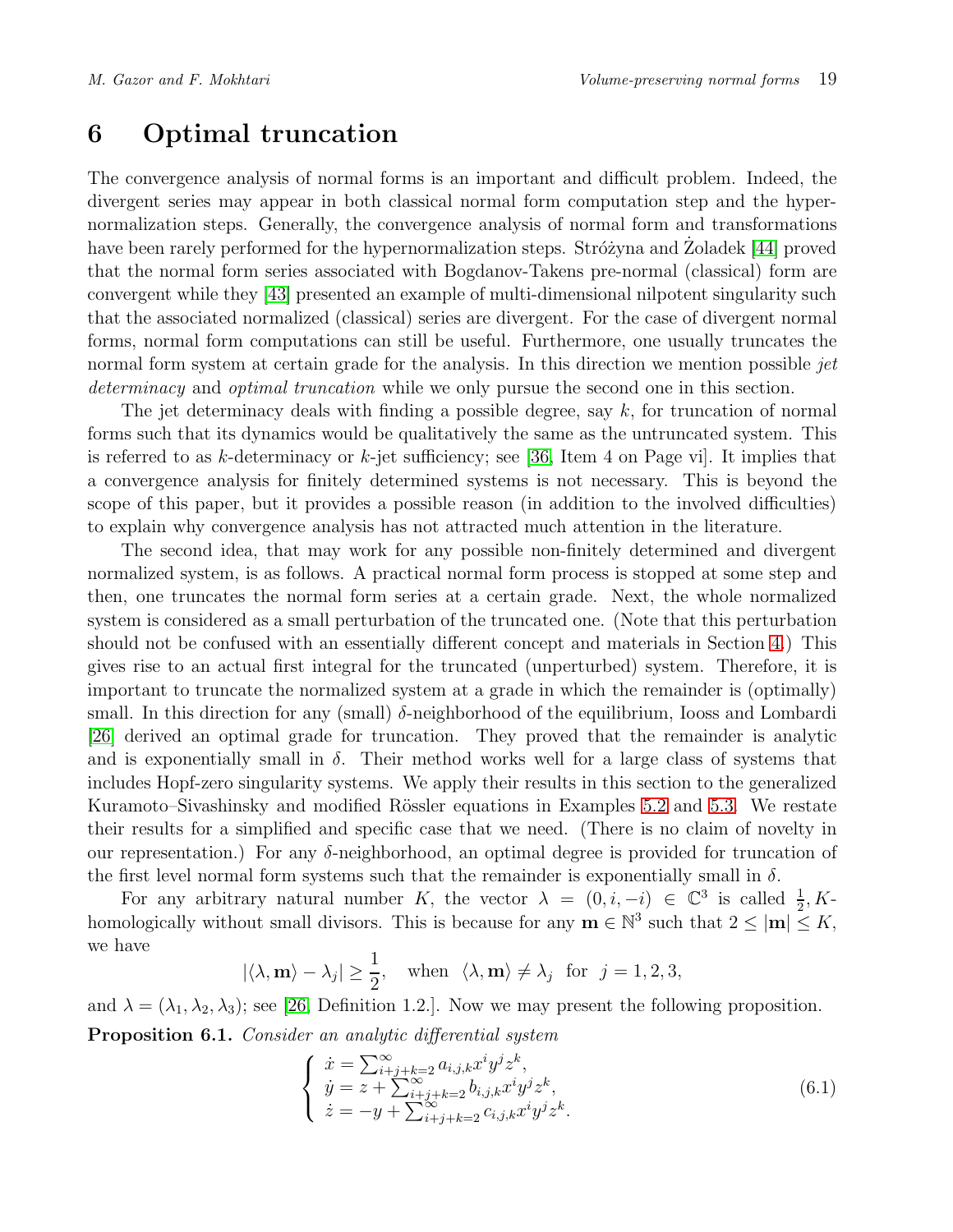Let  $\mathfrak{c} \geq 2$  be such that

<span id="page-19-0"></span>
$$
\left\| \sum_{i+j+k=N} a_{i,j,k} x^i y^j z^k \frac{\partial}{\partial x} + b_{i,j,k} x^i y^j z^k \frac{\partial}{\partial y} + c_{i,j,k} x^i y^j z^k \frac{\partial}{\partial z} \right\| \le \mathfrak{c} \| (x, y, z) \|.
$$
 (6.2)

Then, there exist polynomial transformations such that they send the system [\(6.1\)](#page-18-1) into

$$
\begin{cases}\n\frac{dx}{dt} = \sum_{n=2}^{p} a_j^i x^{n-2i} \rho^{2i} + \mathcal{R}_{x,p}, \n\frac{d\rho}{dt} = \sum_{n=2}^{p} b_j^i x^{n-2i-1} \rho^{2i+1} + \mathcal{R}_{\rho,p}, \n\frac{d\theta}{dt} = 1 + \sum_{n=1}^{p} c_j^i x^{n-2i} \rho^{2i} + \mathcal{R}_{\theta,p},\n\end{cases} (6.3)
$$

where  $a_j^i, b_j^i, c_j^i \in \mathbb{R}$  and  $\mathcal{R}_p(X) = (\mathcal{R}_{x,p}, \mathcal{R}_{\rho,p}, \mathcal{R}_{\theta,p})$  is an analytic function of  $X = (x, \rho, \theta)$  such that  $\mathcal{R}_p(X) = O(||X||^{p+1})$ ; see [\[19,](#page-26-0) Equation 1.2] and [\[26,](#page-26-4) Theorem 1.1]. Furthermore, for any  $\delta > 0$  such that the optimal degree

$$
p_{\rm opt} := \left[ \frac{2}{\delta \left( 19\sqrt{3}\mathfrak{c} + 6\sqrt{3} \right) e} \right] \tag{6.4}
$$

satisfies the condition  $p_{opt} \geq 2$ , the remainder  $\mathcal{R}_{p_{opt}}$  is exponentially small, i.e.,

<span id="page-19-2"></span>
$$
\sup_{\|X\| \le \delta} \|\mathcal{R}_{p_{\text{opt}}}(X)\| \le M\delta^2 \exp\left(\frac{-2}{\delta e\sqrt{3}(19\mathfrak{c} + 6)}\right),\tag{6.5}
$$

where

$$
M := \frac{5\mathfrak{c}}{18}(19\mathfrak{c} + 6)^2 \left(\mathfrak{m}\sqrt{\frac{27}{8e}} + 4e^2\right) \sim 43.28074575\mathfrak{c}(19\mathfrak{c} + 6)^2,
$$
  

$$
\mathfrak{m} := \sup_{p \in \mathbb{N}} \frac{e^2p!}{p^{p+\frac{1}{2}}e^{-p}} \sim 20.08553692.
$$

*Proof.* The proof trivially follows from [\[26,](#page-26-4) Theorem 1.4. a(ii)] and [26, Theorem 1.1].  $\Box$ 

Note that the condition  $p_{opt} \geq 2$  is an equivalent condition for  $\delta \leq \frac{1}{(19\sqrt{3}c+6\sqrt{3})e}$ . The number

<span id="page-19-1"></span>
$$
\mathfrak{c} = \sup_{N \geq 2} \left\{ \sum_{i+j+k=N} |a_{i,j,k}| + |b_{i,j,k}| + |c_{i,j,k}| \right\},\tag{6.6}
$$

simply satisfies Equation [\(6.2\)](#page-19-0). We first apply Equation [\(6.6\)](#page-19-1) (associated with Proposition [6.1\)](#page-18-2) to Examples [5.2](#page-15-0) and [5.3.](#page-16-0) Then, we use Lagrange multipliers and a Matlab program in order to compute the least of such numbers  $\mathfrak c$  satisfying Equation [\(6.2\)](#page-19-0). This leads to a comparison with different values of c on the magnitude of the normal form remainder; see Figures  $2(a)-2(b)$  and  $4(a) - 4(b)$ .

In summary, this procedure provides an optimal-degree truncation for the classical normal forms such that the remainder is exponentially small.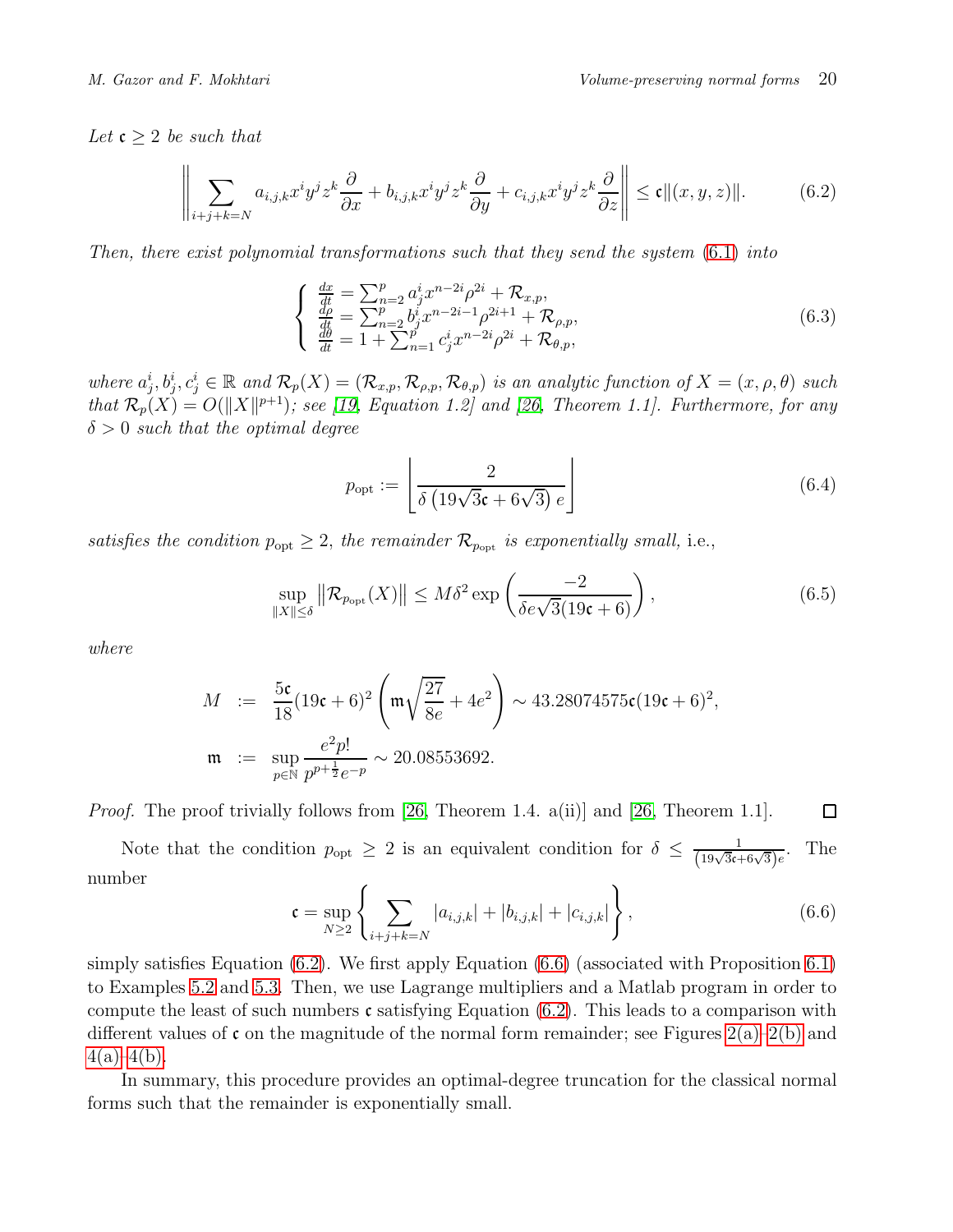<span id="page-20-1"></span>

<span id="page-20-2"></span>Figure 1: The Rössler equation in Example [6.2.](#page-20-0)

<span id="page-20-0"></span>Example 6.2. Consider the differential system [\(5.4\)](#page-16-1) from Example [5.2](#page-15-0) and define

$$
\mathfrak{c}_2 \ := \ \frac{2|a(a+1)(d-1)|+|a^2-2d|+2|a(da^2-2)|+|a(a^2-4d+2)|+2|a^2-2da^2+2|}{2\sqrt{2-a^2}|(a^2-2)|} \\ \qquad \qquad + \frac{(|a|+1)|d|}{\sqrt{2-a^2}} + \frac{4|a(2d+1)|+(|a|+2)\sqrt{2-a^2}+4|da^2+1|+|a^2+4d|+a^2+3|a|+2}{2|a^2-2|},
$$

$$
\mathfrak{c}_3 \quad := \quad \left( \frac{1}{2} \sqrt{2 - a^2} + \frac{3}{2} (|a| + 1) + \frac{(3a^2 + 6|a| + 3)\sqrt{2 - a^2} + |a|^3 + 3a^2 + 3|a| + 1}{2|a^2 - 2|} \right) |e + r|
$$
\n
$$
+ \left( \frac{a^4 + 5|a|^3 + 9a^2 + 7|a| + 2}{2\sqrt{2 - a^2}|a^2 - 2|} + \frac{3|a|^3 + 12a^2 + 15|a| + 6}{2|a^2 - 2|} + \frac{3a^2}{2\sqrt{2 - a^2}} + \frac{|a| + 2}{2} \right) |e - r|,
$$

and

$$
\mathfrak{c}(a) := \max \left\{ \mathfrak{c}_2(a), \mathfrak{c}_3(a) \right\}.
$$

Recall that a may take values within the interval  $[-\sqrt{2}, \sqrt{2}]$ . Using a mesh sequence with a step size  $10^{-6}$ , the function  $c(a)$  is plotted in Figure [1\(a\)](#page-20-1) for  $a \in [-0.859, 0.875]$ . Note that the function  $c(a)$  (and hence,  $M(a)$ ) is not smooth at  $\pm \frac{1}{\sqrt{a}}$  $\frac{1}{2}$  and the origin. It can be seen that  $\mathfrak{c}(a)$ outside this interval monotonically approaches infinity when a approaches  $\pm\sqrt{2}$ . The function  $M(a)$  is depicted in Figure [1\(b\)](#page-20-2) using a step size  $10^{-6}$  within the interval  $a \in [-0.656, 0.7]$ . Outside this interval,  $M(a)$  monotonically approaches infinity when a approaches  $\pm \infty$ .

In particular, for  $a = 1$  and  $\delta \leq 0.6843120638 \times 10^{-4}$ ,

<span id="page-20-3"></span>
$$
\mathfrak{c}(1) = 81.52048193, \ M(1) = 8.530222186 \times 10^9, \ p_{opt}(1) = \left[ \frac{0.0002731967016}{\delta} \right],
$$
  
\n
$$
\sup_{\|X\| \le \delta} \|\mathcal{R}_{p_{\text{opt}}}(X)\| \le 8.530222186 \times 10^9 \delta^2 e^{-\frac{0.0002731967016}{\delta}}.
$$
 (6.7)

Figure [2\(a\)](#page-21-1) depicts the right hand side of Equation [\(6.7\)](#page-20-3).

Now using Lagrange multipliers, the least number  $c(1)$  satisfying Equation [\(6.2\)](#page-19-0) is given by 11.72879638 and the corresponding function associated with the right hand side of Equation  $(6.5)$  is plotted in Figure [2\(b\).](#page-21-2)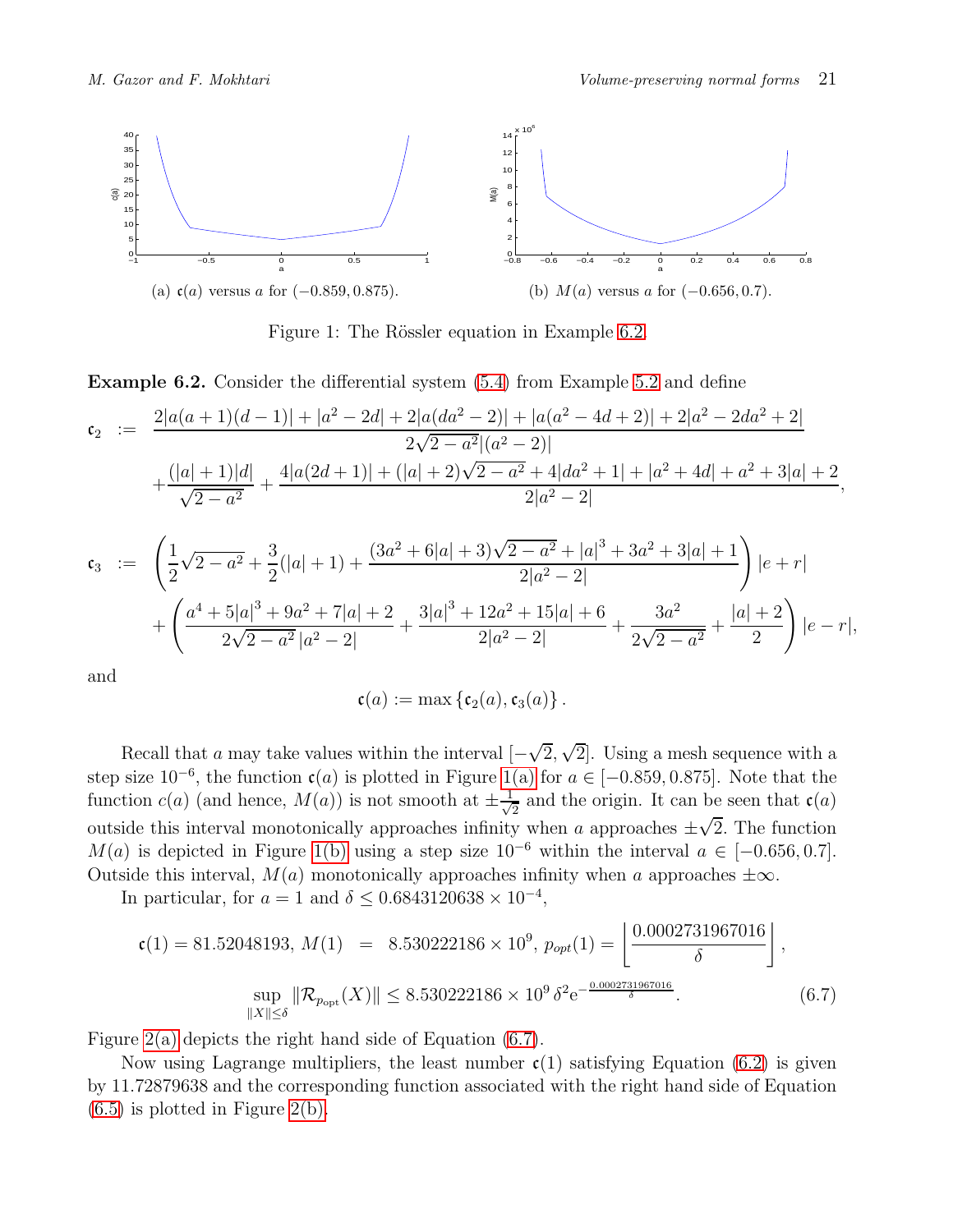<span id="page-21-1"></span>

<span id="page-21-2"></span>Figure 2: Exponentially small remainder for the Rössler equation with  $a = 1$ .

<span id="page-21-0"></span>Example 6.3. Consider the differential system [\(5.9\)](#page-17-1) associated with Example [5.3.](#page-16-0) Expanding and simplifying the equations give rise to

$$
\frac{dx}{dt} := (b - a - 2)(z^2 + y^2) + 2(b + a - 2)yz - 4x(z + y) - 2x^2 + (c - d)(z^3 + y^3)
$$
  
\n
$$
-(c + 3d)yz(z + y) - dx(2z^2 + 4yz + 2y^2 + xz + xy)
$$
  
\n
$$
\frac{dy}{dt} := -z + \frac{1}{2}(a - b + 2)(z^2 + y^2) + (-b - a + 2)yz + 2xz + 2xy + x^2 + \frac{1}{2}(d - c)(z^3 + y^3)
$$
  
\n
$$
+ \frac{1}{2}(c + 3d)yz(yz + y) + dx(z^2 + 2yz + y^2 + \frac{1}{2}xz + \frac{1}{2}xy)
$$
  
\n
$$
\frac{dy}{dt} := y + \frac{1}{2}(a - b + 2)(z^2 + y^2) + (-b - a + 2)yz + 2xz + 2xy + x^2 + \frac{1}{2}(d - c)(z^3 + y^3)
$$
  
\n
$$
+ \frac{1}{2}(c + 3d)yz(yz + y) + dx(z^2 + 2yz + y^2 + \frac{1}{2}xz + \frac{1}{2}xy)
$$

We define

$$
\mathfrak{c}(a) := \max\{\mathfrak{c}_2(a), \mathfrak{c}_3(a)\},\
$$

where

$$
\begin{aligned}\n\mathfrak{c}_2(a) &:= 8|2a-1|+8|a-1|+20, \\
\mathfrak{c}_3(a) &:= \frac{4}{195}|216a^2+301a-341| + \frac{4}{75}|438a^2-532a+62| + \frac{4}{325}|2186a^2-1904a-186| \,,\n\end{aligned}
$$

and a is an arbitrary parameter. By Proposition [6.1,](#page-18-2) for any

$$
\delta \le \frac{1}{2e\sqrt{3}(19\mathfrak{c}+3)} \text{ and } p_{\text{opt}} := \left\lfloor \frac{1}{\delta(19\sqrt{3}\mathfrak{c}+3\sqrt{3})e} \right\rfloor,
$$

the remainder  $\mathcal{R}_{p_{\text{opt}}}$  is exponentially small.

Figure [3\(a\)](#page-22-2) shows  $c(a)$  for  $a \in [-1, 2]$  and Figure [3\(b\)](#page-22-3) depicts  $M(a)$  versus  $a \in [-0.52, 1.515]$ . Outside this interval both functions monotonically approach infinity when a approaches  $\pm \infty$ .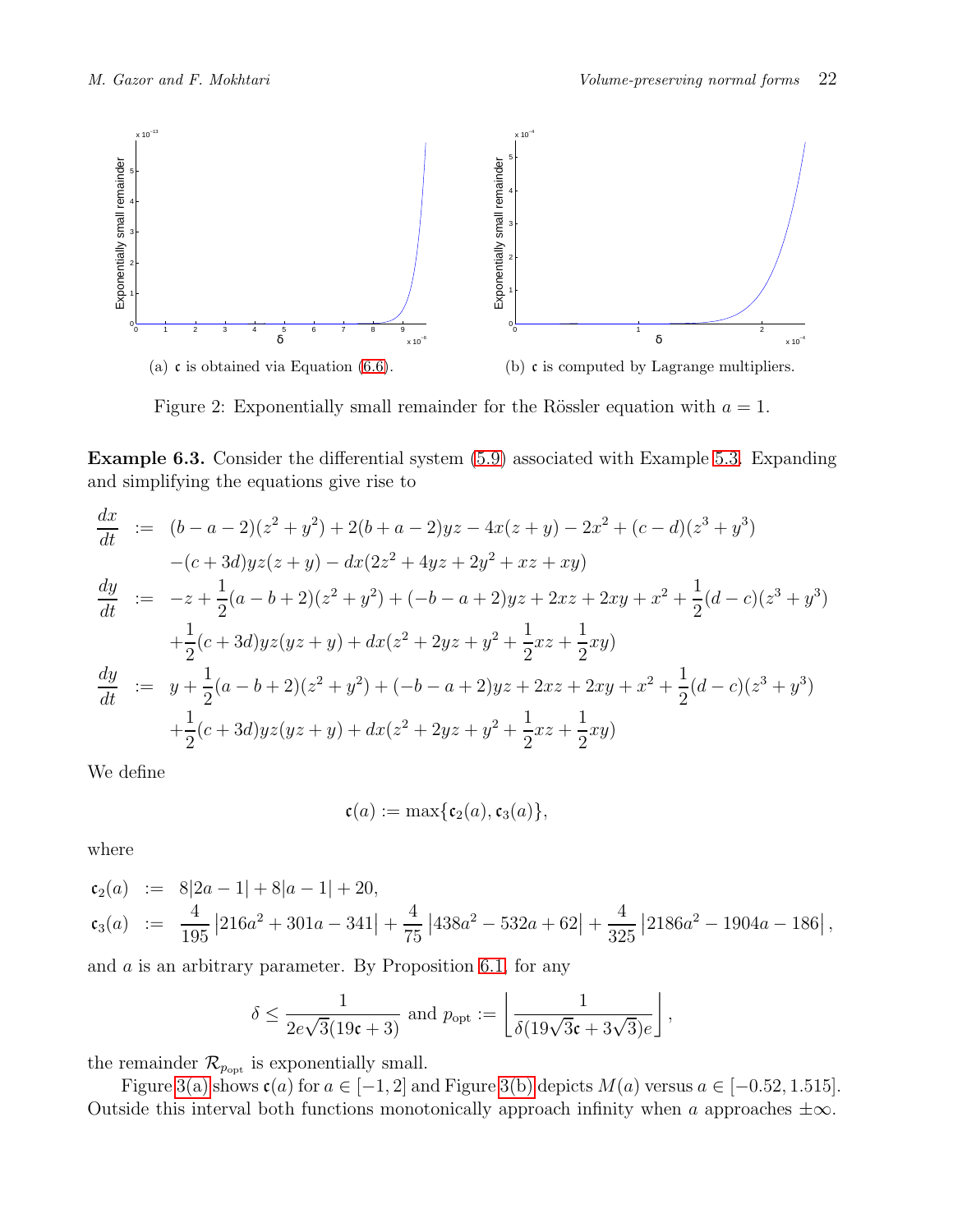<span id="page-22-2"></span>

<span id="page-22-3"></span><span id="page-22-1"></span>Figure 3: The Kuramoto–Sivashinsky equation in Example [6.3.](#page-21-0)

<span id="page-22-0"></span>

Figure 4: Exponentially small remainder for  $a = 1$  in the Kuramoto–Sivashinsky Equation.

A mesh sequence of step size  $10^{-6}$  is used to plot Figures [3\(a\)](#page-22-2) and [3\(b\).](#page-22-3) Notice that the function  $c(a)$  (and thus,  $M(a)$ ) is not smooth at the origin,  $\frac{1}{2}$ , 1 (due to  $c_2$ ), -0.494198094 and 1.403112056 (due to the intersection of the curves  $c_2$  and  $c_3$ ).

Now we numerically investigate the exponentially small remainder as a function of  $\delta$ . For instance when  $a = 1$  for any  $\delta \leq 1.985002751 \times 10^{-4}$ , we have

$$
p_{\rm opt}(1) = \left\lfloor \frac{0.0003970005502}{\delta} \right\rfloor, \mathfrak{c}(1) = 28, M(1) = 3.507658608 \times 10^8,
$$

and

<span id="page-22-4"></span>
$$
\sup_{\|X\| \le \delta} \|\mathcal{R}_{p_{\text{opt}}}(X)\| \le \delta^2 e^{-\frac{0.0007895735854}{\delta}} \times 3.507658608 \times 10^8. \tag{6.8}
$$

The right hand side of Equation [\(6.8\)](#page-22-4) is drawn in Figure [4\(a\)](#page-22-0) versus  $\delta$ .

By using Lagrange multipliers for  $a = 1$ , the least number c satisfying Equation [\(6.2\)](#page-19-0) is given by 4.242640686. Accordingly, Figure [4\(b\)](#page-22-1) illustrates the changes in the magnitude of upper bound for the remainder associated with  $\mathfrak{c} = 4.242640686$ . This compares the nontrivial impact of different values for c.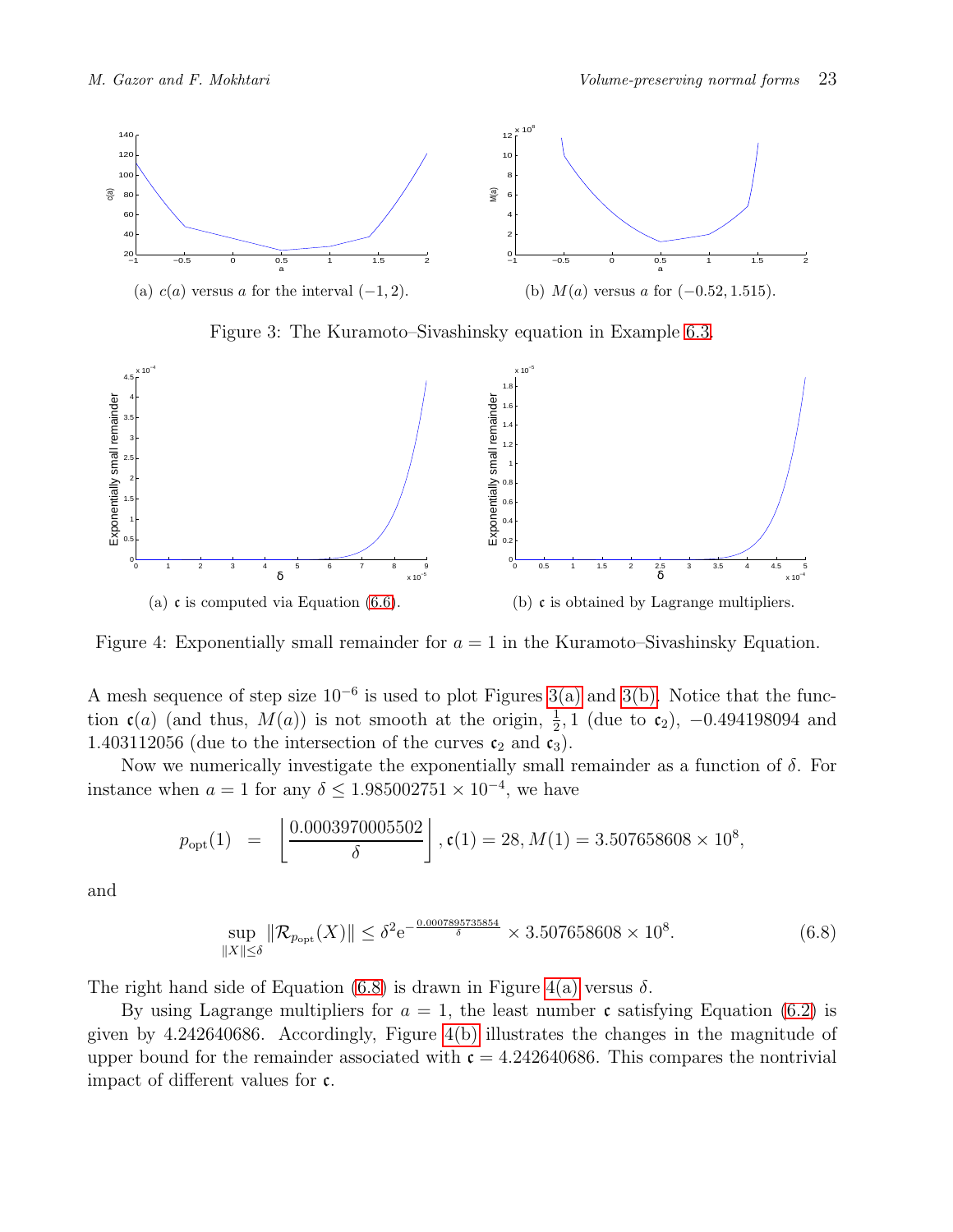# <span id="page-23-0"></span>7 Radius of convergence

In order to study the convergence of a normalization process two questions arises. For motivating the first question, we assume that a normal form is computed up to infinite grade as a formal power series. Then, the question is whether or not this power series is convergent. The second question is with regards to transformations. For this, we recall that the normal form computation is a convergent procedure and the consecutive composition of transformations con-verges with respect to filtration topology on transformation space; e.g., see [\[23\]](#page-26-14). Therefore, one can find a formal power series vector field as a transformation (generator) sending the original system into its normal form up to infinite grade. Hence, the second question is whether the formal transformation series is convergent.

We skip the convergent analysis of transformations in this paper. However, we partially address the first question by computing the normal form of the examples; the modified Rössler and generalized Kuramoto–Sivashinsky equations. The second level normal forms of the truncated classical normal form of these examples are computed by Maple up to the grade of one thousand and twenty four. We find the numerically suggested radius of convergence associated with the first integral of the second level normal forms and illustrate them by Figures  $5(a)$ ,  $5(b)$ , and  $5(c)$ ; see Canalis–Durand and Schäfke [\[8,](#page-25-14)9] where they studied Gevrey type and characters of divergent normal forms.

We numerically analyze a hypernormalization of the truncated first level normal forms of Examples [5.2](#page-15-0) and [5.3](#page-16-0) to discuss the convergence of their first integral. The following trivial remark from elementary calculus is the basis of our conclusions in this section. This remark is numbered for keeping the parallel numbering of examples in Sections [5,](#page-14-0) [6,](#page-18-0) and [7.](#page-23-0) This kind of analysis has been rarely performed in the literature; however see [\[8,](#page-25-14)[9\]](#page-25-15) and the references therein for an advanced numerical convergence analysis of normal forms. The main difficulty rests with an efficient implementation of the results into a computer program. We have implemented the results using Maple XV. The sequence associated with the infinite level normal form does not seem to converge fast. Consequently, our Maple program has not yet been conclusive about radius of convergence for the simplest normal forms.

Remark 7.1. Consider the second level normal form

<span id="page-23-1"></span>
$$
\dot{x} = \rho^2 \pm x^{p+1} + \sum_{k=1}^{\infty} \alpha_{k+p} x^{k+p+1},
$$
\n
$$
\dot{\rho} = \mp \frac{(p+1)}{2} x^p \rho - \sum_{k=1}^{\infty} \frac{(k+p+1)\alpha_{k+p}}{2} x^{k+p} \rho,
$$
\n(7.1)

for  $p := 1$ , where  $\alpha_{k+p} \neq 0$  and

$$
L := \overline{\lim}_{k \to \infty} \left| \frac{\alpha_{k+p+1}}{\alpha_{k+p}} \right|.
$$
\n(7.2)

Then, the radius of convergence for the first integral

$$
f(x, \rho) := \rho^2 \left( \frac{1}{2} \rho^2 \pm x^{p+1} + \sum_{k=1}^{\infty} \alpha_{k+p} x^{k+p+1} \right).
$$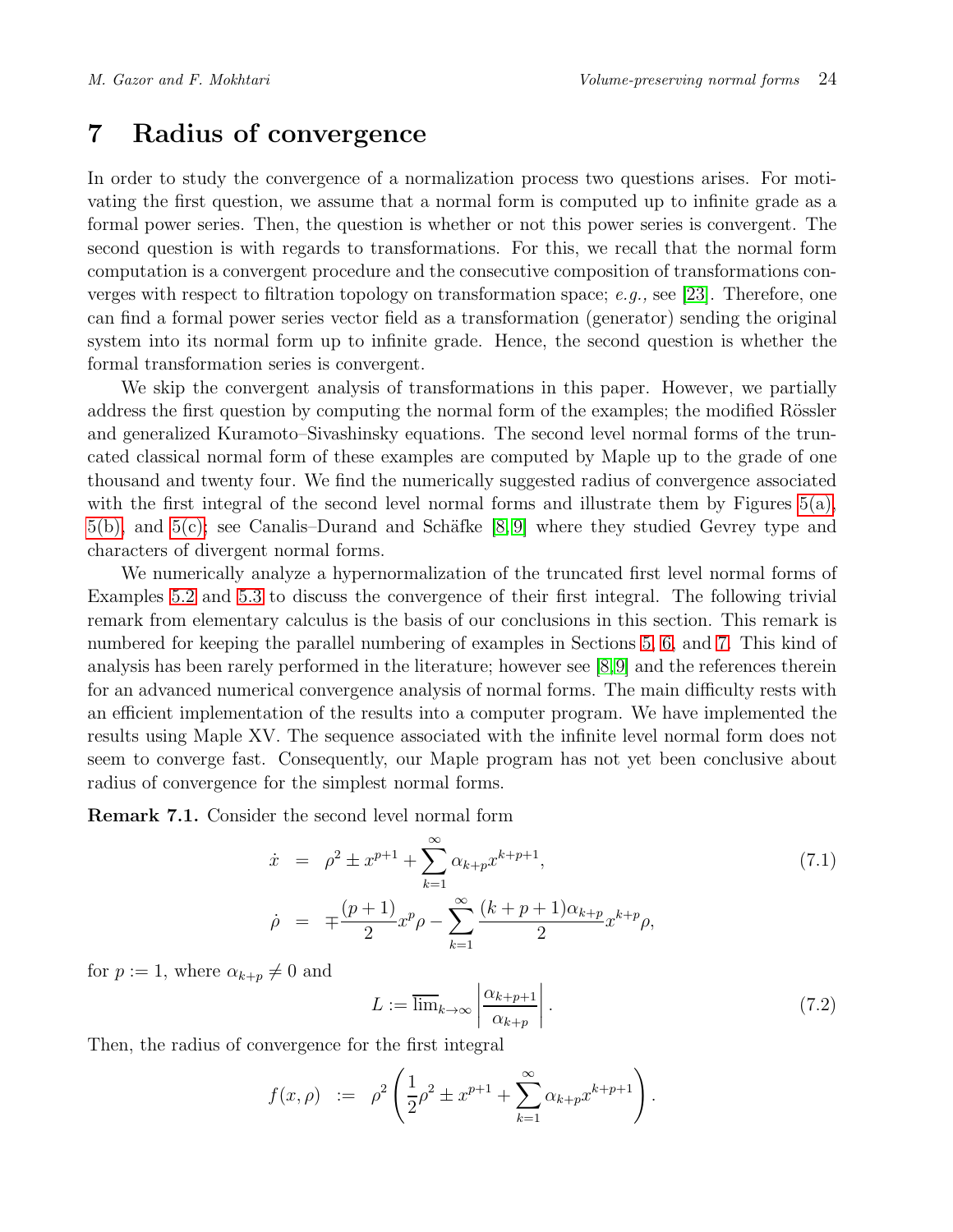<span id="page-24-3"></span>

<span id="page-24-5"></span><span id="page-24-4"></span>Figure 5: Numerically suggested radius of convergence.

is given by  $R := \frac{1}{L}$ .

<span id="page-24-0"></span>Example 7.2. Following Examples [5.2,](#page-15-0) we execute our Maple program for Equation [\(5.5\)](#page-16-2) and obtain the second level normal form up to grade one thousand and twenty four for several values of a; that is equivalent to standard degree of five hundred and thirteen. We compute the ratio  $\alpha_{k+p+1}/\alpha_{k+p}$  and observe that this sequence converges very fast. The numerically suggested radius of convergence for different values of a is plotted in Figure [5\(a\).](#page-24-3) Here, we use a mesh sequence with step-size 0.01.

Figure [5\(a\)](#page-24-3) suggests a critical value at  $a = -0.840563908465308$  whose radius of convergence approaches infinity. This is whence the coefficient of  $F_1^0$  vanishes in the first level normal form. Indeed, the first integral associated with it equals to that of the second level (and also infinite level); see Equation [\(5.6\)](#page-16-3).

<span id="page-24-1"></span>Example 7.3. This example discusses the radius of convergence associated with Example [5.3.](#page-16-0) By executing our Maple program for Equation [\(5.11\)](#page-17-2), we first obtain the second level normal form up to grade one thousand and twenty four. The ratio  $\alpha_{k+p+1}/\alpha_{k+p}$  is computed for different values of a and a fast convergence is observed. Therefore, the radius of convergence is approximated for a mesh values of a with a step-size  $0.01$ . The numerically suggested radius of convergence is sketched in Figures [5\(b\)](#page-24-4) and [5\(c\).](#page-24-5)

Figure [5\(b\)](#page-24-4) suggests two critical values for a; distinct from  $a = 2$ . These are  $a = -\frac{161}{352} \pm \frac{1}{2}$ 5 352  $\sqrt{1065}$ . Here, the coefficient of  $F_1^0$  in the classical level normal form approaches zero; see Equation [\(5.11\)](#page-17-2). Thereby, the first integral associated with Equation [\(5.11\)](#page-17-2) is the same as its second and infinite level normal form.

## <span id="page-24-2"></span>References

[1] A. Algaba, E. Freire, E. Gamero, *Hypernormal form for the Hopf-zero bifurcation*, Internat. J. Bifur. Chaos 8 (1998) 1857–1887.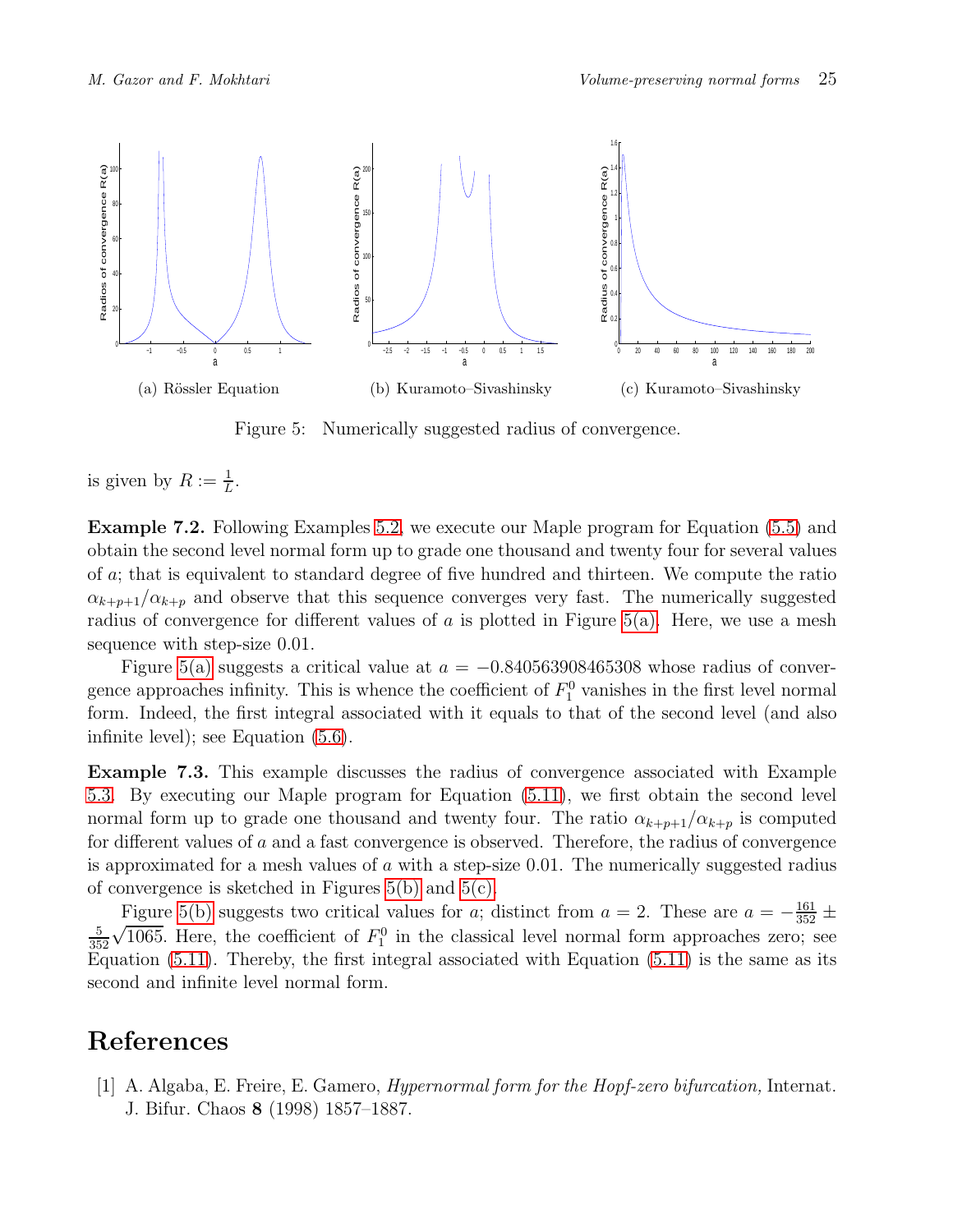- <span id="page-25-10"></span><span id="page-25-6"></span>[2] A. Algaba, E. Freire, E. Gamero, A.J. Rodríguez-Luis, A three-parameter study of a degenerate case of the Hopf–pitchfork bifurcation, Nonlinearity  $12$  (1999) 1177–1206.
- <span id="page-25-3"></span>[3] A. Baider, R.C. Churchill, Unique normal forms for planar vector fields, Math. Z. 199 (1988) 303–310.
- <span id="page-25-4"></span>[4] A. Baider, J.A. Sanders, Further reductions of the Takens–Bogdanov normal form, J. Differential Equations 99 (1992) 205–244.
- <span id="page-25-5"></span>[5] A. Baider, J.A. Sanders, Unique normal forms: The nilpotent Hamiltonian case, J. Differential Equations 92 (1991) 282–304.
- <span id="page-25-11"></span>[6] A. Bazzani, Normal forms for volume preserving maps, Z. Angew Math. Phys. 44 (1993) 147–172.
- <span id="page-25-14"></span>[7] C.A. Buzzi, M.A. Teixeira, J. Yang, *Hopf-zero bifurcations of reversible vector fields*, Nonlinearity 14 (2001) 623–638.
- <span id="page-25-15"></span>[8] M. Canalis-Durand, Gevrey normal form of systems of differential equations with a nilpotent linear part, Conference proceedings IRMA (2002) 131–162.
- <span id="page-25-13"></span>[9] M. Canalis-Durand, R. Schäfke, On the normal form of a system of differential equations with nilpotent linear part, C. R. Acad. Sci. Sér. I  $336$   $(2003)$  129–134.
- <span id="page-25-0"></span>[10] H. Chang, Traveling waves on fluid interfaces: Normal form analysis of the Kuramoto– Sivashinsky equation, Phys. Fluids 29 (1986) 3142–3147.
- <span id="page-25-1"></span>[11] G. Chen, D. Wang, J. Yang, Unique normal forms for Hopf-zero vector fields, C. R. Math. Acad. Sci. Paris 336 (2003) 345–348.
- <span id="page-25-7"></span>[12] G. Chen, D. Wang, J. Yang, Unique orbital normal form for vector fields of Hopf-zero singularity, J. Dynam. Differential Equations 17 (2005) 3–20.
- <span id="page-25-8"></span>[13] R. Cushman, J.A. Sanders, Splitting algorithm for nilpotent normal forms, Dynam. Stability Systems 2 (1987) 235–246.
- [14] R. Cushman, J.A. Sanders, *Nilpotent normal forms and representation theory of*  $sl(2, \mathbb{R})$ , Contemp. Math. 56 Amer. Math. Soc., Providence, RI, (1986) 31–51.
- <span id="page-25-12"></span>[15] F. Dumortier, S. Ibáñez, H. Kokubu, C. Simó, About the unfolding of a Hopf-zero singularity, Discrete and Continuous Dynamical Systems 33 (2013) 4435–4471.
- <span id="page-25-2"></span>[16] E. Gamero, E. Freire, A.J. Rodríguez-Luis, E. Ponce, A. Algaba, *Hypernormal form cal*culation for triple-Zero degeneracies, Bull. Belg. Math. Soc. 6 (1999) 357–368.
- <span id="page-25-9"></span>[17] B. Gao, W. Zhang, Parametric normal forms of vector fields and their further simplification, Nonlinearity 23 (2010) 2539–2557.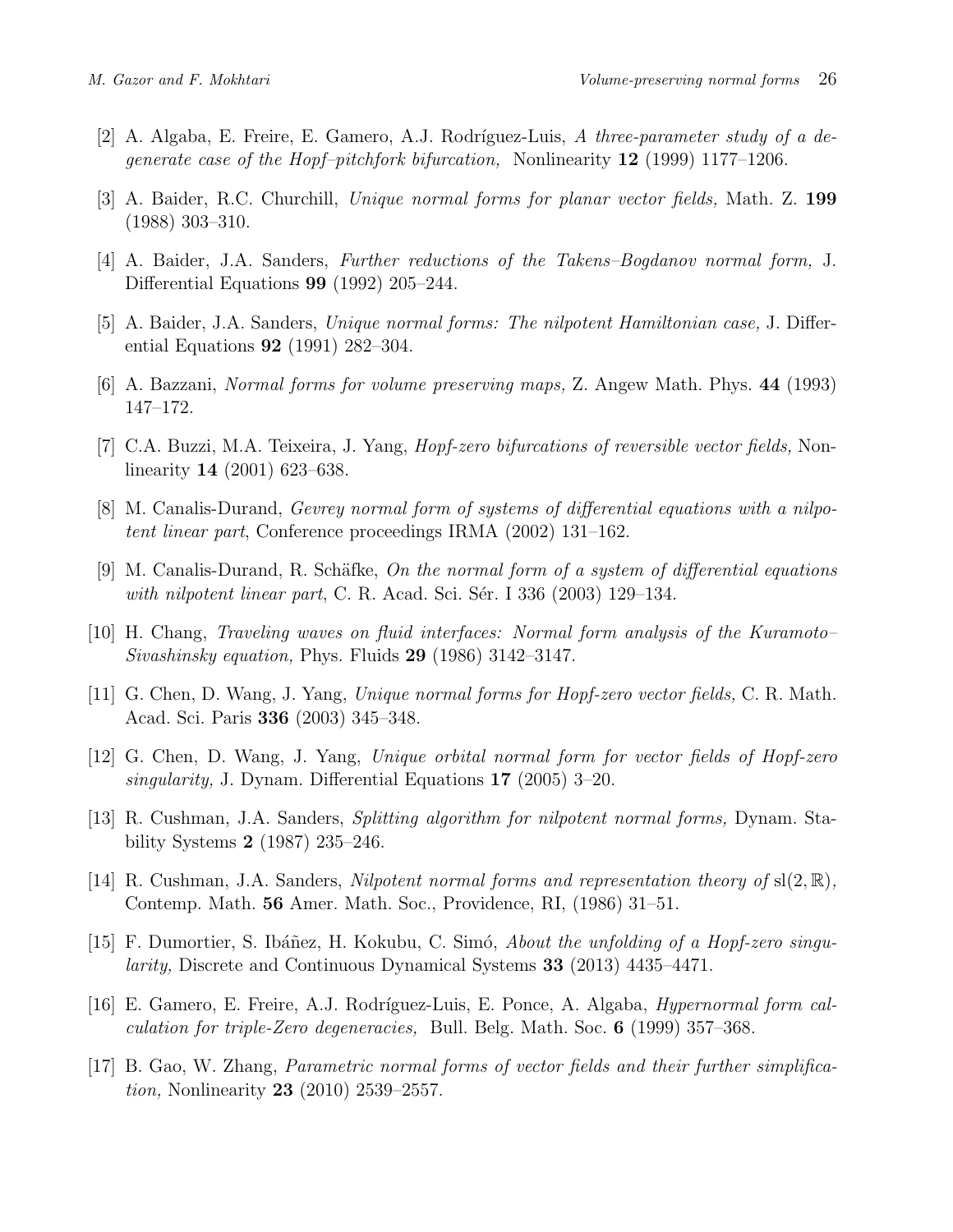- <span id="page-26-7"></span><span id="page-26-0"></span>[18] M. Gazor, M. Moazeni, Parametric normal forms for Bogdanov–Takens singularity, arXiv preprint [arXiv:1304.7329](http://arxiv.org/abs/1304.7329) (2013).
- <span id="page-26-1"></span>[19] M. Gazor, F. Mokhtari, Normal Forms of Hopf-zero singularity, arXiv preprint [arXiv:1210.4467](http://arxiv.org/abs/1210.4467) (2012).
- <span id="page-26-6"></span>[20] M. Gazor, F. Mokhtari, J.A. Sanders, Normal forms for Hopf-zero singularities with nonconservative nonlinear part, J. Differential Equations 254 (2013) 1571–1581.
- <span id="page-26-9"></span>[21] M. Gazor, P. Yu, Spectral sequences and parametric normal forms, J. Differential Equations 252 (2012) 1003–1031.
- <span id="page-26-14"></span>[22] M. Gazor, P. Yu, Formal decomposition method and parametric normal forms, Internat. J. Bifur. Chaos 11 (2010) 3487–3515.
- <span id="page-26-3"></span>[23] M. Gazor, P. Yu, Infinite order parametric normal form of Hopf singularity, Internat. J. Bifur. Chaos 11 (2008) 3393–3408.
- <span id="page-26-10"></span>[24] J. Guckenheimer, P. Holmes, "Nonlinear Oscillations, Dynamical Systems and Bifurcations of Vector Fields," Springer–Verlag, 1983, 453 pp.
- <span id="page-26-4"></span>[25] J. Harlim, W.F. Langford, *The cusp–Hopf bifurcation*, Internat. J. Bifur. Chaos  $17$  (2007) 2547–2570.
- <span id="page-26-8"></span>[26] G. Iooss, E. Lombardi, Polynomial normal forms with exponentially small remainder for analytic vector fields, J. Differential Equations 212 (2005) 1–61.
- <span id="page-26-11"></span>[27] H. Kokubu, H. Oka, D. Wang, Linear grading function and further reduction of normal forms, J. Differential Equations 132 (1996) 293–318.
- [28] W.F. Langford, Periodic and steady-state mode interactions lead to tori, SIAM J. Appl. Math. 37 (1979) 649–686.
- [29] W.F. Langford, A review of interactions of Hopf and steady-state bifurcations, Nonlinear Dynamics and Turbulence, Interaction Mech. Math. Ser., Pitman, Boston, MA (1983) 215–237.
- <span id="page-26-12"></span>[30] W.F. Langford, Hopf bifurcation at a hysteresis point, Differential Equations: Qualitative Theory, Colloq. Math. Soc. Janos Bolyai, 47 (North Holland), (1984) 649–686.
- <span id="page-26-2"></span>[31] Y.T. Lau, J.M. Finn, Dynamics of a three-dimensional incompressible flow with stagnation points, Physica D 57 (1992) 283–310.
- <span id="page-26-13"></span><span id="page-26-5"></span>[32] J. Llibre, C. Pantazi, S. Walcher, *First integrals of local analytic differential systems*, Bull. Sci. Math. 136 (2012) 342–359.
- [33] J. Llibre, X. Zhang, On the Hopf-Zero bifurcation of the Michelson system, Nonlinear Analysis: Real World Applications 12 (2011) 1650–1653.